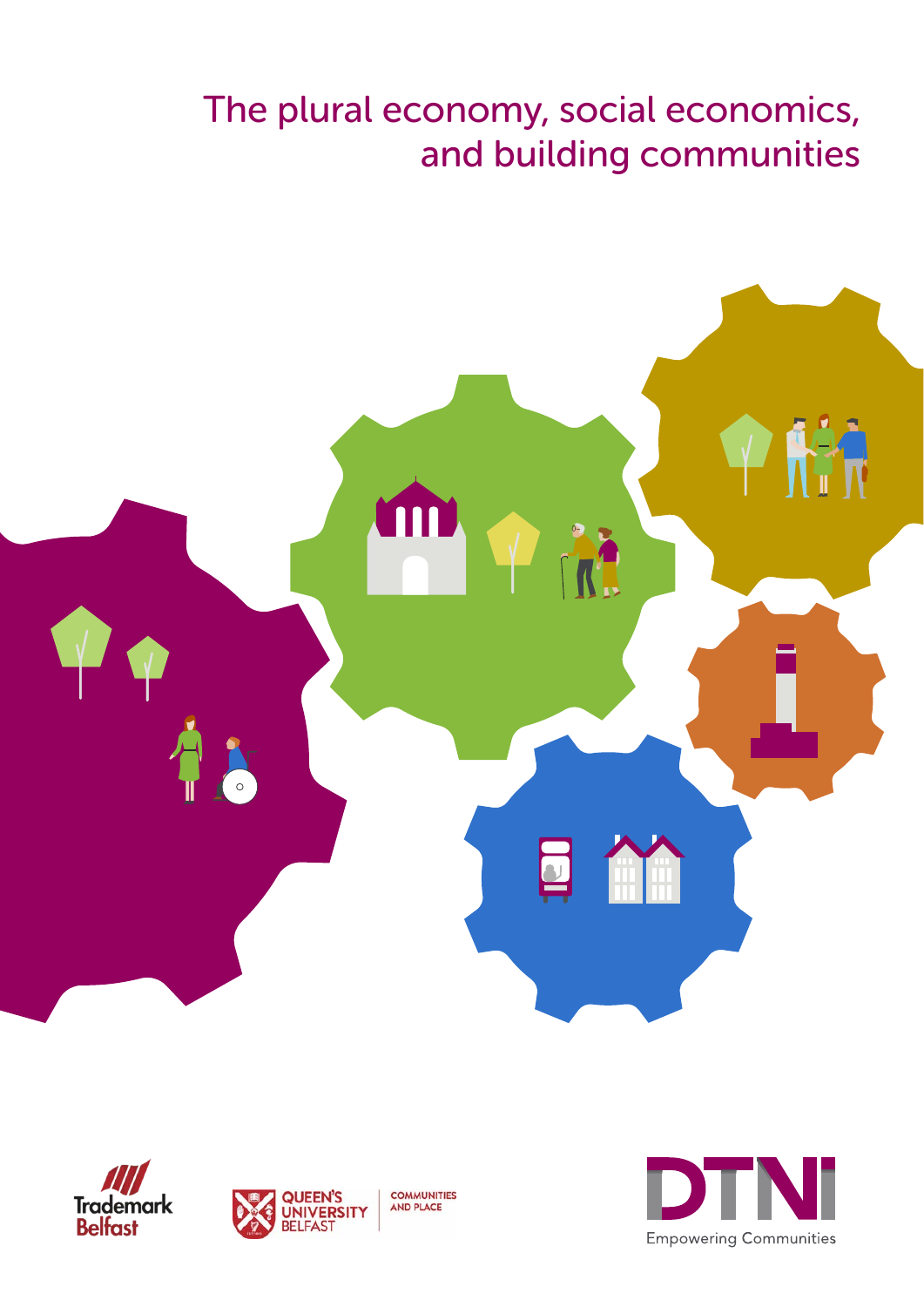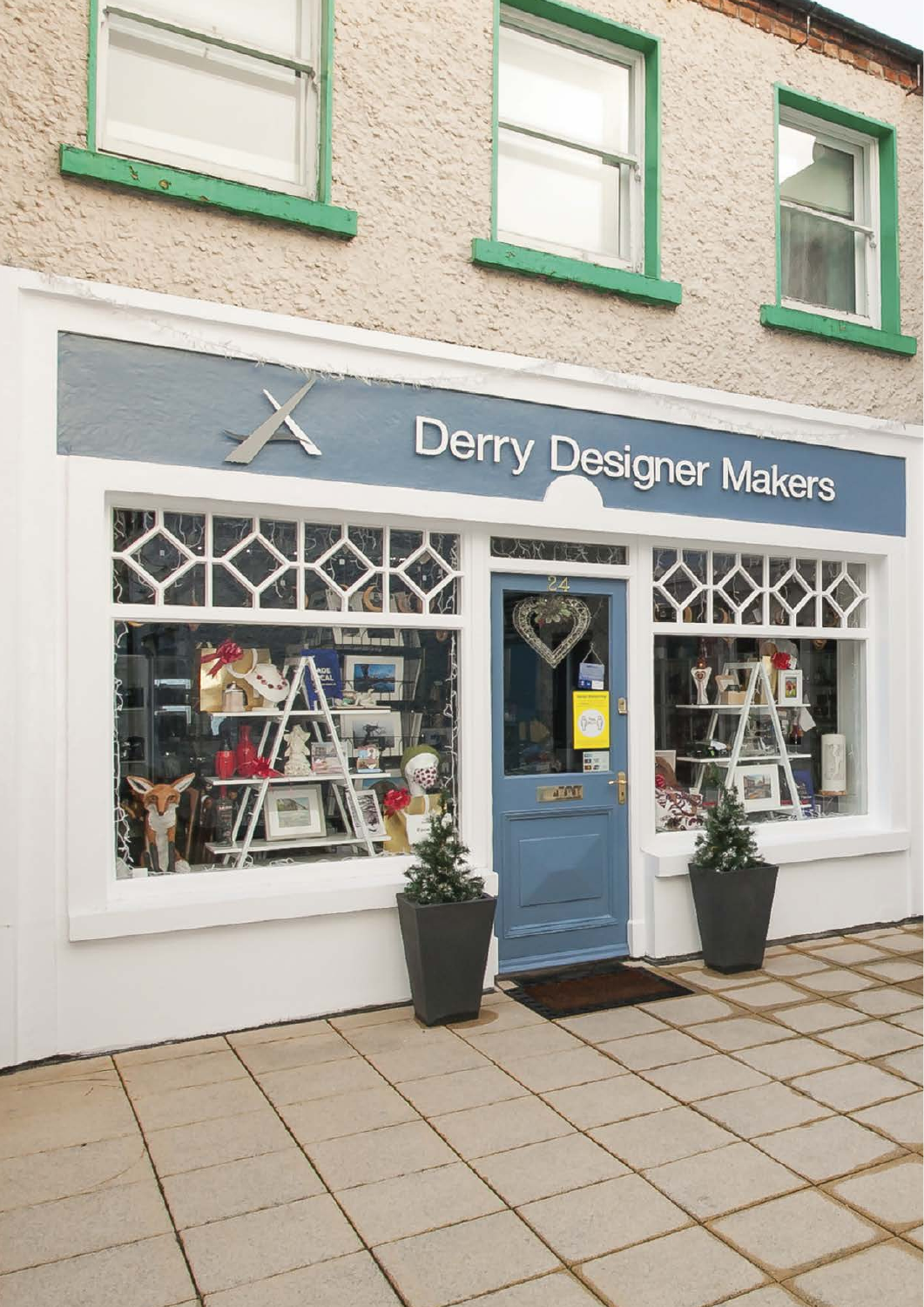# Contents

| Key messages                                                               | 4         |
|----------------------------------------------------------------------------|-----------|
| Background                                                                 | 5         |
| The social economy as a policy framework                                   | 6         |
| What can a social economy do?                                              |           |
| Connectivity                                                               | 8         |
| An economy to address poverty                                              | $9 - 10$  |
| Area-based regeneration and social enterprises                             | 11        |
| A targeted spatial approach: housing estates and concentrations of poverty | 12        |
| Spatial clusters and social enterprise poles                               | 13        |
| Integrated urban economies                                                 | $15 - 16$ |
| Building social inclusion                                                  | 17        |
| Innovation and the next generation of social enterprises                   | 18        |
| Limitations of the social economy                                          | 19        |
| Implications                                                               | $20 - 21$ |
| Resources                                                                  | 22        |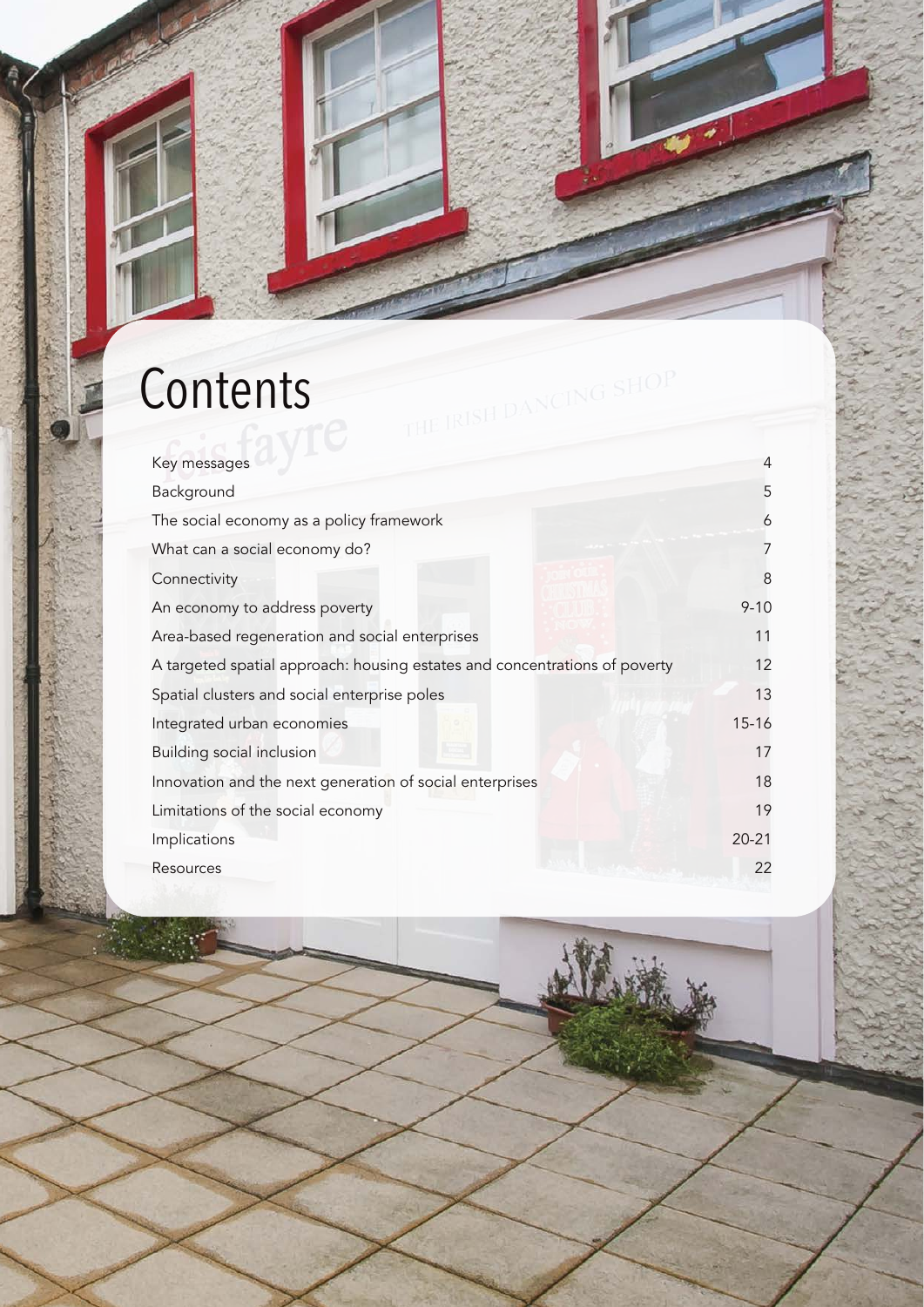### **<sup>4</sup>** Key messages

- There is conceptual confusion about the plural economy and here we focus on the social economy as an ecosystem to build a sustainable approach to poverty, area-based regeneration, tackling social exclusion, and labour market connectivity.
- Northern Ireland has changed significantly over the last three decades, with people and places not connected to the growth economy trapped in poverty and social immobility. Connectivity to growth sectors is a priority of developing intermediary labour markets, supply chains, procurement bodies, and social enterprise consortia, including the private sector. But it also means restructuring deprived places by building a workable, sustainable, and locally embedded economy in which social enterprises can play an anchor role.
- The social economy is significant with a turnover of nearly £1bn per annum, a gross value added (GVA) of £625m and around 25,000 employees, but there is potential to scale up and diversify the sector, and how it delivers regeneration and anti-poverty objectives.
- The sector works effectively in deprived areas, integrating those furthest from the labour market into good quality work, and delivering services in demand-deficient neighbourhoods, and to some of the most excluded people in the region.
- In particular, there is a need for comprehensive (financial, fiscal, and skills) support to build the capacity of social enterprises from start-up, incubation, and growth, through to scaling and diversification.
- The policy rationale for the social economy is that it addresses poverty; strengthens area-based regeneration; targets concentrations of poverty; develops spatial clusters and social enterprise poles; integrates urban economies; builds social inclusion; and innovates with the next generation of community-based models.
- Jobs, skills, and salaried income are not the only pathways out of poverty, but they have untapped potential, especially among the most excluded people and places. Building the social economy and how it is spatialised is a significant policy instrument that has worked successfully and at scale in a range of cities and regions.
- There is also an opportunity to develop an area-based approach to support anchor social enterprises, growth poles, clusters, and wider urban strategies within the context of area-based regeneration.
- There is also a need to experiment with spatial interventions (such as Social Enterprise Zones); connect social innovation with scaling-up, replication, and diversification processes; and support sectors that reach into the most excluded and marginal communities.
- Clearly, working in partnership with departments and agencies is important to build the ecosystem needed to embed a strong economic dimension within community wealth building.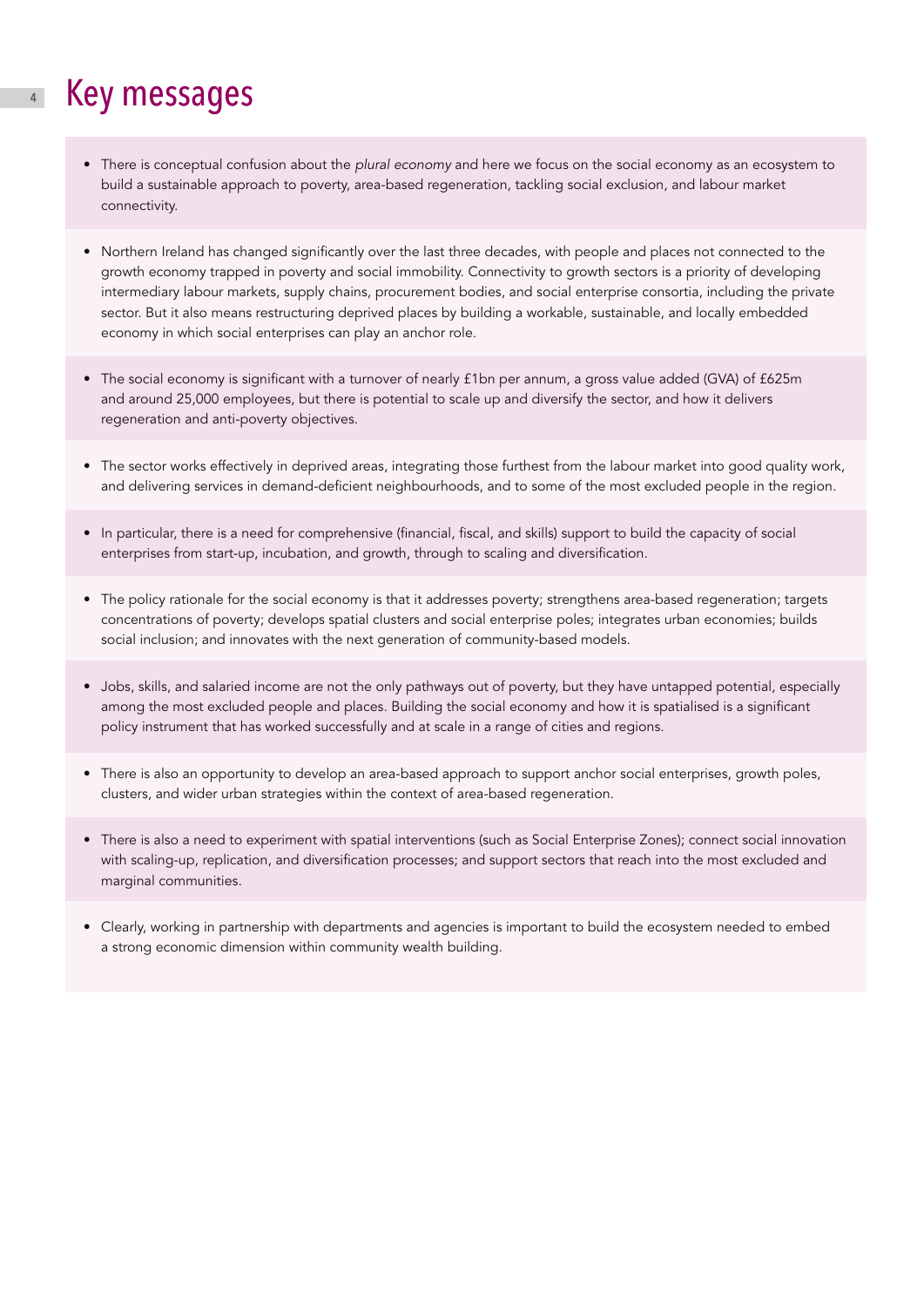### Background

Terms such as solidarity, ethical, social, plural, and inclusive economy do not provide a policy focus about what we need to prioritise and why, i.e., the outcome from a community wealth economy that the Department for Communities (DfC) (and government more broadly) wants to achieve. DTNI (n.d.) makes the point that building a plural economy is an integral part of Community Wealth Building because this recognises the need to connect more effectively with the private sector and at the same time build a viable economy for people and places left out during the process of socio-economic and spatial restructuring. The Centre for Local Economic Strategies (CLES) (2020) also points out that the vulnerabilities of the poorest communities have been exposed by the Covid pandemic, but that those with a strong social enterprise base have adapted and coped most effectively. This paper reflects on the community wealth survey, information sessions, and sectoral engagement in the context of wider debates on the social economy to highlight its potential to deliver a range of policy outcomes including:

- an economy to address poverty
- area-based regeneration and social enterprises
- a targeted spatial approach, e.g., housing estates and concentrations of poverty
- spatial clusters and social enterprise poles
- integrated urban economies
- building social inclusion, and
- innovation and the next generation of social enterprises.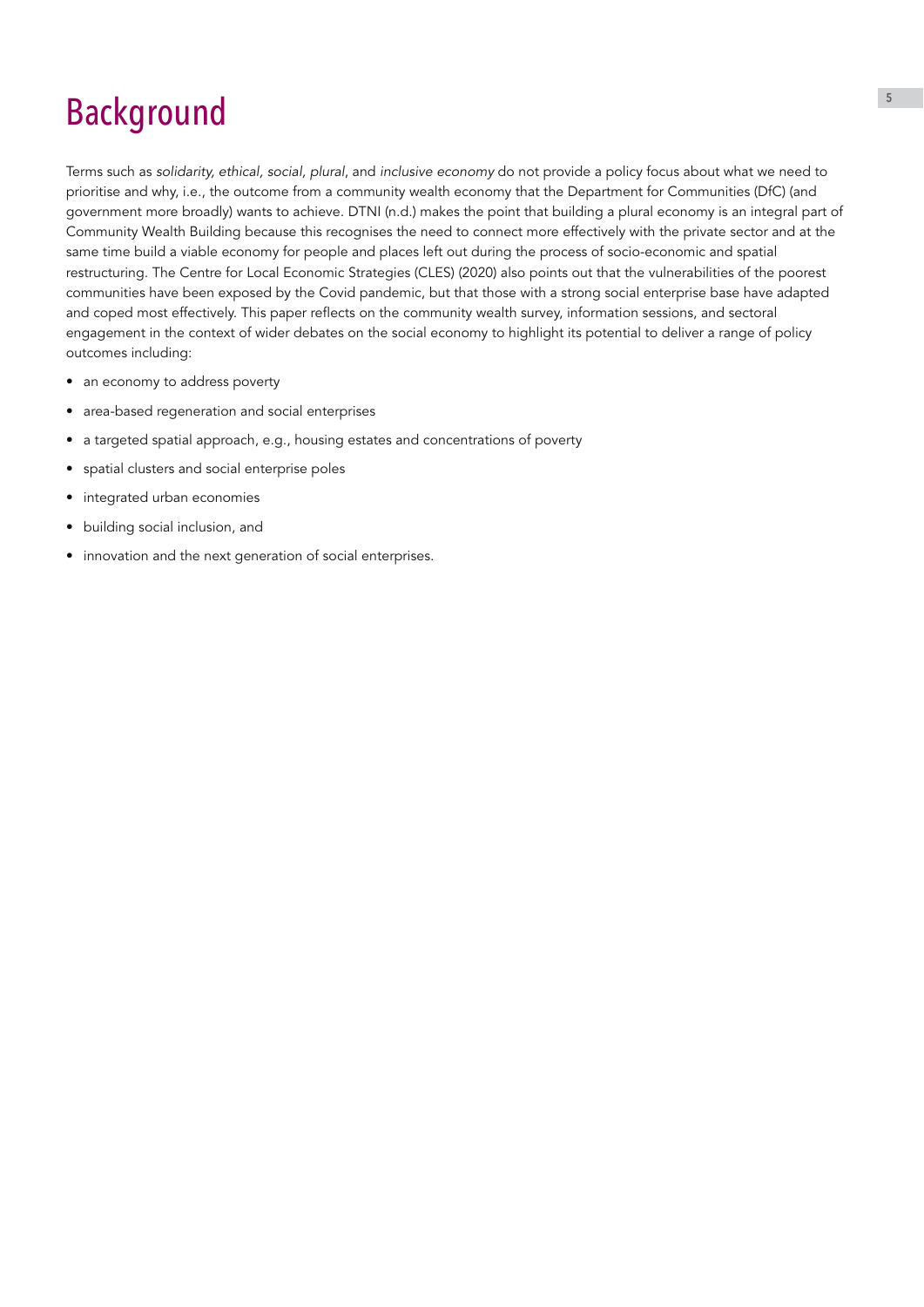### The social economy as a policy framework

It is important not to get lost in competing definitions and terminology but to focus on the policy levers that can create more inclusive outcomes across the resources, regulatory instruments, agencies, and opportunities that DfC can bring to the development of the social economy. Here, we focus on the concept of the social economy and in particular how this can help to tackle poverty; address the needs of people and places left behind in economic (and in particular labour market restructuring); create sustainable urban regeneration models; strengthen connectivity between the most excluded areas and the mainstream economy; and provide demand-deficient resources and assets in more sustainable ways. To clarify the context, it is important to summarise a number of terms and how they can support departmental planning in this arena of Community Wealth Building. There are, of course, different types of businesses within the social economy, with different structures, legal forms, and governance rules. These include producer and consumer cooperatives, associations, and foundations, but our concern in this research has been primarily with development trusts, usually asset-holding social enterprises structured as a company limited by guarantee. To avoid getting lost in terminology, the terms 'social enterprises that hold assets' and 'development trusts' are used interchangeably.

- The social economy is like the private economy: an arrangement of producers (of goods and services) and consumers (places and/or socially excluded communities). These goods and services can be exchanged for money, time, or barter, but the aim is to provide social value rather than financial profit. The sector has its own form of social finance, separate legal entities, and intermediaries (e.g., technical support, knowledge and co-ordination) within an integrated economy.
- A social enterprise is the engine of the social economy. These are firms with various legal structures whose main objective is to have a social impact and use profits to support their aims. They are run by stakeholders rather than shareholders, and they are accountable to a wider community of interest (e.g., in a place, a sector or across a particular group such as women, migrants, people with disabilities, and so on).
- Social entrepreneurs are critical to the performance of the social economy, and how community businesses scale their work and create new opportunities for building social value.
- Bespoke forms of social finance are important because the social economy works beyond pure profit-making to deliver a range of social, environmental, and ethical outcomes that require more complex forms of debt and grant provision to start up and grow within the sector.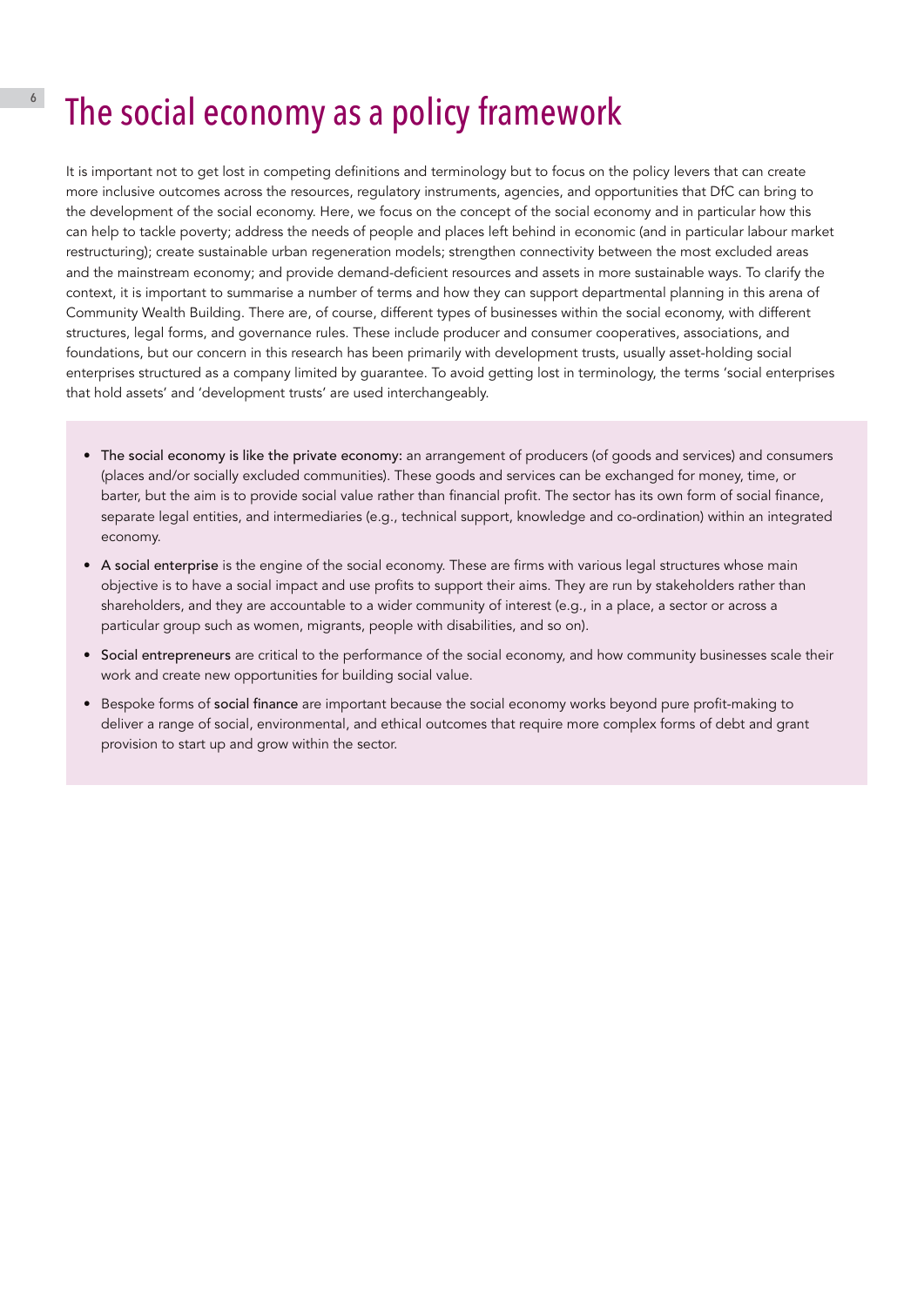### What can a social economy do?

The data shows that there are diverse and active sectors of the social economy in Northern Ireland, with exceptional businesses delivering a complex mix of services, but that it lacks scale and impact, especially in the most socially deprived communities. The Department for Economy (DfE) supports the social economy by including the sector network, Social Enterprise Northern Ireland (SENI), advice on starting a social enterprise, annual awards, and co-ordination across government departments and agencies. There is no single strategy for the sector, and the DfE's recent 10 X Economic Strategy sees social enterprises as existing, primarily, to deliver labour market integration – an important objective, as shown in Technical Advisory Paper (TAP) 3 on work. However, what characterises regions with a strong social economy, as set out below, is the financial and fiscal environment, regulatory support, co-ordinating mechanisms, research and development, capacity building, and a commitment to invest in sectoral growth. DfC has many of these instruments and policy levers at its disposal, and part of the challenge in Northern Ireland is to demonstrate that it is not a marginal localised sector with an emphasis on employment access, but that it is an integrated, sustainable, and vital economy delivering multiple policy outcomes.

In Québec, Canada, the government made the development of the social economy an explicit political and policy priority. They established Chantier de l'économie sociale (Chantier) in 1996 in response to a prolonged recession that had disproportionate impacts on the poorest communities, young people, women, and First Nations. The organisation supports social enterprises via training and skills development, research and intelligence, and advocacy networks. Chantier also provides integrated social finance and technical assistance, and its loan funds are capitalised with a mix of public and private sources backed by tax incentives to attract investment into social enterprises and co-operatives. A distinctive feature of the approach is the establishment of 22 Poles of the Social Economy, distributed regionally, which support the development and co-ordination of community businesses within First Nations. Québec now has more than 11,200 social enterprises, with 220,000 employees and overall sales of CA\$47.8bn. These poles are anchor institutions that support the incubation and development of social enterprises, build spatial clusters to create economies of scale, and co-operate through consortia networks into higher value and more profitable supply chains.

The Basque Country has developed one of the most advanced social economies in the world, and has legislation, policies, and investment programmes that promote social enterprises and co-operatives that serve the needs of local people. The Mondragon Corporation emerged from the threatened closure of a factory in the small Basque town and now employs 81,800 people across 150 countries. The co-operative is structured into four business areas including finance, industry, retail, and knowledge. It has its own co-operative bank with 1.2m customers, a revenue of around €14.8bn, and assets valued at €33bn. The average salary ratio between highest and lowest paid employees/members in the co-operative is 1:6, and by contrast, the average equivalent salary ratio for a FTSE100 company is 1:130. Profits are reinvested via a solidarity fund, which in 2014 allocated €40m to inter-co-operative linkages, training, and research and development. The Mondragon University not only trains workers for the core businesses but invests heavily in innovation, expressly to create the next generation of co-operatives in sectors such as nanotechnology, advanced fabrication, and artificial intelligence.

Centred on Bologna, the sector in Emelia Romagna has its roots in a strong trade union movement and a co-operative agricultural tradition across the small family farm economy. Legal structures are constantly evolving and there is now a distinction between Type A co-operatives that deliver a range of health, education, and social services, and Type B coops that promote labour market integration (although some businesses combine both types). The dense network of cooperatives, institutional support, and technical assistance is a product of, and reproduces, a solidarity culture across businesses, government, trades unions, and civil society. Thirty-five per cent of Italy's co-operatives are located in Emilia Romagna, making it one of Europe's most concentrated sectors. In Bologna, two out of three citizens are members of a co-operative and co-operatives directly account for over 40% of the region's GDP. Moreover, co-operative networks have enabled small manufacturing firms to integrate and achieve scale, especially in supply chains, and to pool resources to share marketing, research and development, training, and distribution costs.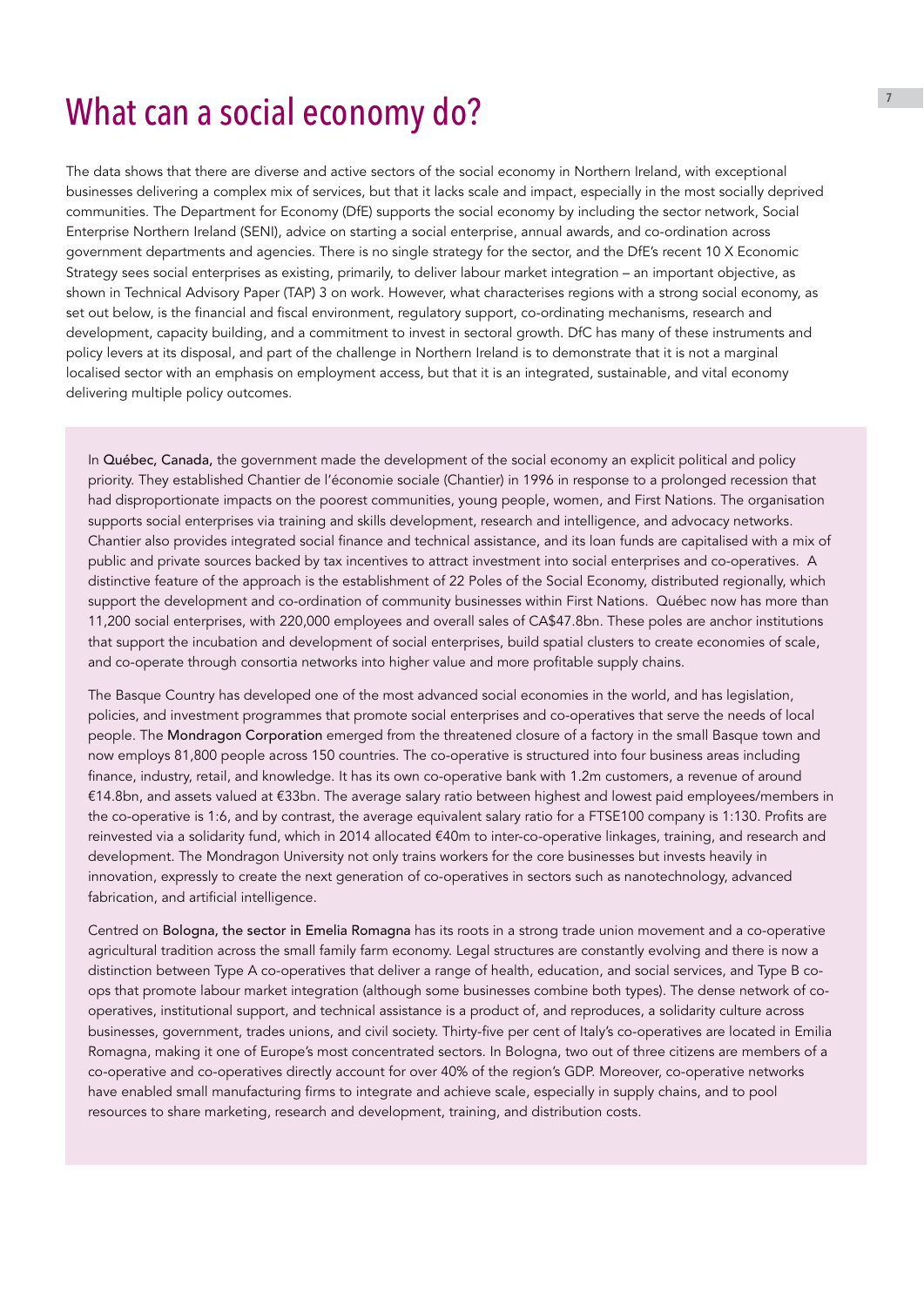### **Connectivity**

The social economy has a particular role to play in the changing economic, social, and spatial structure of Northern Ireland in the last three decades. It needs to better connect with the mainstream economy in terms of labour market access, supply chains, social procurement, business consortia, and so on. But the mainstream economy will often bypass the people and places left out by labour market restructuring, the global and open nature of our economy, and in particular, the demand for high-skilled graduates.

The diagram shows that there are more people moving into the higher socio-economic groups (SEGs) and, at the same time, into the lowest SEGs. The new economy demands high levels of skills and advanced qualifications, to degree level or higher. It appears in new investment precincts, major employment locations, and high value housing markets that are often disconnected from deprived neighbourhoods. Two processes are important: the spatial mismatch in which jobs are going to new investment sites rather than traditional working-class neighbourhoods; and the skills mismatch, where new (knowledgeintensive) jobs require a high level of education rather than routine or manual skills. Source: Moriarty et al. 2017.



1 Employment/Manager/Professional 2 Intermediate

3 Routine/Manual/Unemployed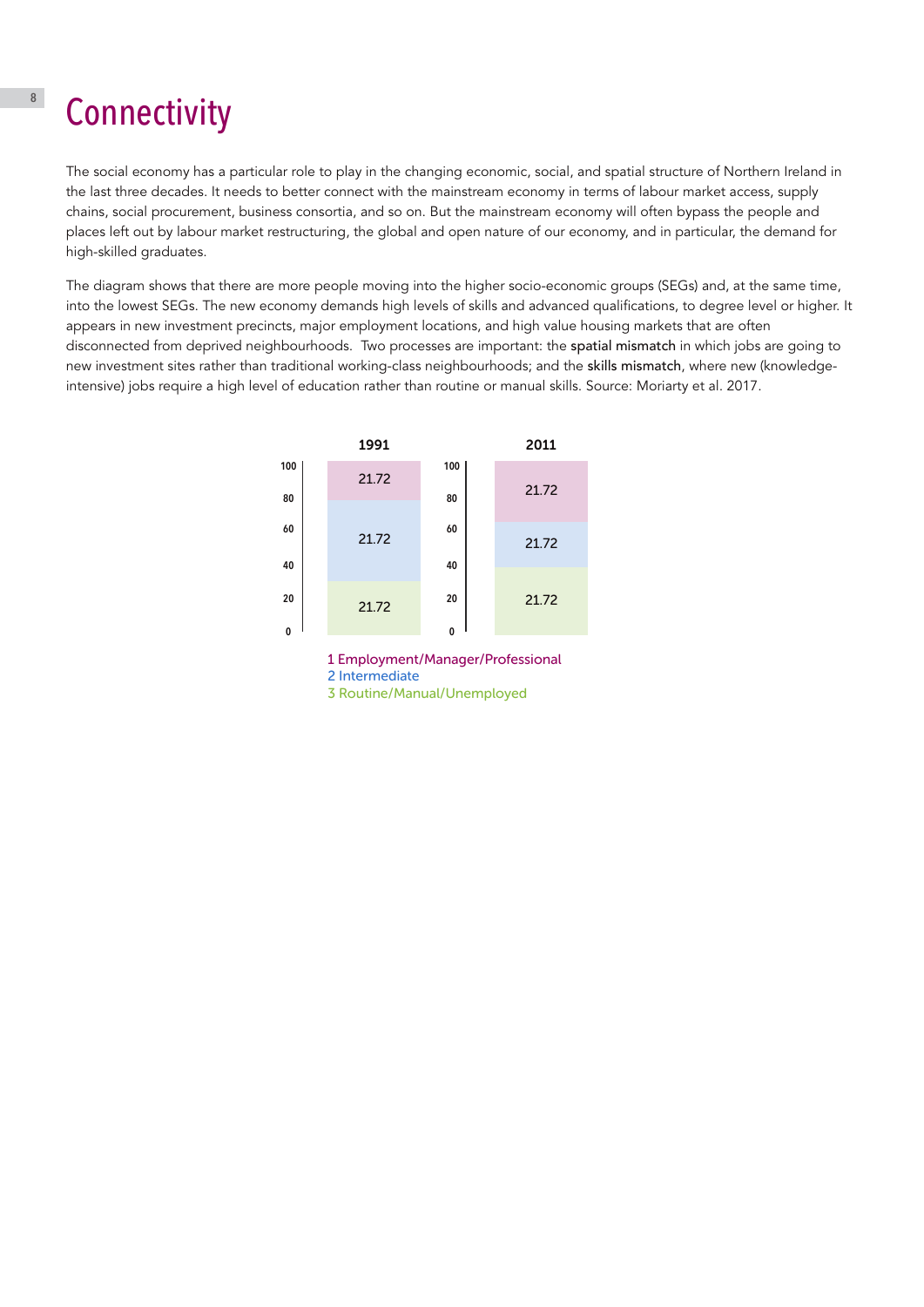### An economy to address poverty

DfC has conducted a wide ranging analysis of poverty and its impacts, and emphasises that work, economic activity, and skills are central to lifting people and places out of social exclusion. Moriarty et al. (2017) show that what determines who moved into the top three SEGs is whether they were male, the profession of their parents, and, most significantly, whether they were qualified to degree level or above. In short, the social economy is an effective and highly efficient arena to address complex forms of poverty but could do more if its scale and impact was strengthened. SENI (2019) showed that the GVA of the social enterprise sector, including direct and indirect benefits, was £625m, and that they put £581m worth of wages into the regional economy per annum. Moreover, the table below shows that while the sector is significant, it is less well-developed than in the rest of the UK.

| Area        | Northern Ireland <sup>1</sup> | Ireland <sup>2</sup> | United Kingdom <sup>3</sup> |
|-------------|-------------------------------|----------------------|-----------------------------|
| Enterprises | 843                           | 1,420                | 471,000                     |
| Employees   | 24,860                        | 25,000               | 1,440,000                   |
| Turnover    | £980m                         | €1.4bn               | £15 <sub>bn</sub>           |

#### 1SENI, 2019; 2SFF and DRCD, 2018; 3DDCMS and DBEIS, 2017.

A quarter of organisations surveyed operate and trade in the top 50 most deprived super output areas, with a third in the top 100. Social enterprises are concentrated in service industries including education, employment and skills, and business support, and health and social care also constitutes a significant area of activity. However, the survey also showed that 58% of organisations earn between 76% and 100% of their income from trade (lower than the UK average of 74%); and 20% generate less than 25% of their income through trading. Three-quarters of those surveyed made a profit, 12% broke even and 13% recorded a loss. Around 44% of social enterprises are less than five years old, and, as with most sectors, building small enterprises into more sustainable businesses is a financial, technical, and skills challenge. If the social economy is to be an effective instrument to tackle poverty, address exclusion, and scale urban regeneration approaches, then it needs to be better capitalised and upskilled, especially around growth, financial management, and commercial sustainability. The diagram below is encouraging about both growth and restructuring, but clearly a more co-ordinated approach is needed to maximise the potential of the sector across the department's functions.

The profile of the social enterprise sector and how it has changed is shown in the key indicators here. Notwithstanding sampling limitations the sector has grown substantially in terms of numbers, employees and turnover.

The data also show a growth in new legal forms such as Community Interest Companies (CICs) based on company registration data. These have more than doubled between 2014 and 2018.

The sector is also restructuring with an increase in high turnover businesses and a slight decline in those with revenues less than half-a-million pounds. The percentage of social enterprises with a turnover in excess of £1m has increased by 85% and now around a quarter of the sector is in this range.

61% of those surveyed reported an increase in turnover in the last 12 months compared to the previous financial year; while 75% made a profit in the last financial year, compared with 68% in 2013.

The sector is smaller in terms of volume, organisational size, turnover and employees than in the rest of the UK and faces challenges to move into higher growth sectors.

| Variable           | 2013   | 2018   | Change |
|--------------------|--------|--------|--------|
| Organisations      | 437    | 843    | 78%    |
| Employees          | 12,200 | 24,860 | 104%   |
| $CIC^*$            | 129    | 305    | 136%   |
| Made profit        | 68%    | 75%    | 10%    |
|                    |        |        |        |
| <b>Turover</b>     | £593m  | £980m  | 65%    |
| Turnover > f1m     | 13%    | 24%    | 85%    |
| £500,000-£999,999  | 19%    | 12%    | $-37%$ |
| £100,000-£499,999  | 32%    | 30%    | $-6%$  |
| Turnover < £99,999 | 36%    | 34%    | $-6%$  |

\*Data from 2014 to 2018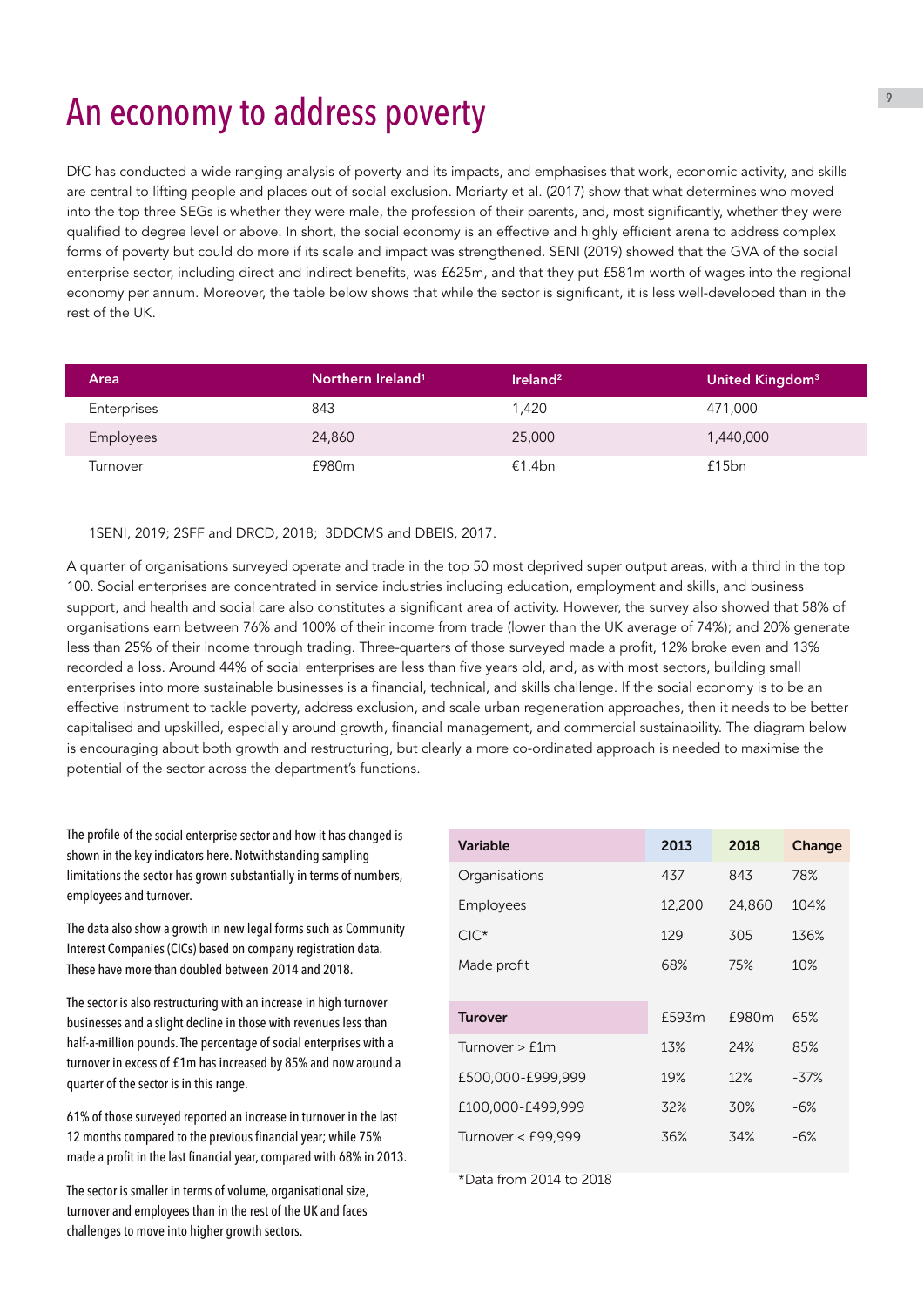**10** The analysis also shows a strong correlation between development trust activity and multiple deprivation. In building local and plural economies, development trusts are often the main providers of waged income, basic services, and access to work in the poorest areas. The diagram below shows that for the 52 surveyed organisations, 60% of their income and 49% of profit are in the top 20% most deprived super output areas (SOAs). The analysis also shows that the average income, profit, and asset value is lower than that of the surveyed social enterprises, reflecting the tight market conditions in such places. However, nearly two-thirds (64%) of development trusts, in terms of their asset value, are also in the top 20% SOAs, and in places characterised by market failure, disinvestment and dereliction, these are often the primary drivers of regeneration. The connection between community assets, employment, tackling poverty, social capital (especially in crisis conditions such as Covid), and how these are arranged in spatial clusters needs to be explored further, not least in the context of area-based regeneration.

| Indicator     | <b>Total</b> | N in top 20% SOAs | ℅   |
|---------------|--------------|-------------------|-----|
| <b>Number</b> | 52           | 31                | 60% |
| Income        | £61.36       | £35.42m           | 58% |
| Profit        | £4.10m       | £2.00m            | 49% |
| Asset value   | £115.12m     | £73.06m           | 64% |

Source: DTNI Development Trust Survey 2021

Queen's University Belfast (2014) surveyed 81 social enterprises involved in urban regeneration in Northern Ireland and found that:

- Most community businesses operating at a neighbourhood level are small and receive less than 10% of their income from trading, and only 12% have more than three-quarters from such sources.
- The most important barrier to development was access to capital to grow the business (80%), but nearly half (48%) also experienced problems with skills and learning opportunities.
- Sixty-three per cent of respondents were critical of the lack of support from the public sector, including financial, technical, and programme development.
- In particular, a number of respondents highlighted the lack of tailored supports for social enterprises, the need for grants to incubate businesses, and for clearer objectives around the type of sectors that should be prioritised.
- The barriers to growth include a lack of appropriate skills, competent staff, experienced board members, and a shortage of grant and/or soft loans.

Much of the criticism of previous policies has been of the stop-start nature of support: that investments tend to be too small and short term; technical support is weak; there are unrealistic expectations about how social economies (and social enterprises) can grow in areas of market failure; and there is an absence of laws and regulations that have supported development trusts across Britain (such as asset transfer, see PAT 1). The DTNI survey did show that the support environment had improved, including through Social Enterprise Northern Ireland (SENI) and its programme of training and qualifications. SENI now offers support with marketing and promotion for the sector, lobbying and advocacy, corporate services, and networking and capacity building. DTNI has also built a portfolio of training and one-to-one support on startup, utilities management, financing, and innovation, and this part of the ecosystem has strengthened considerably in the last ten years.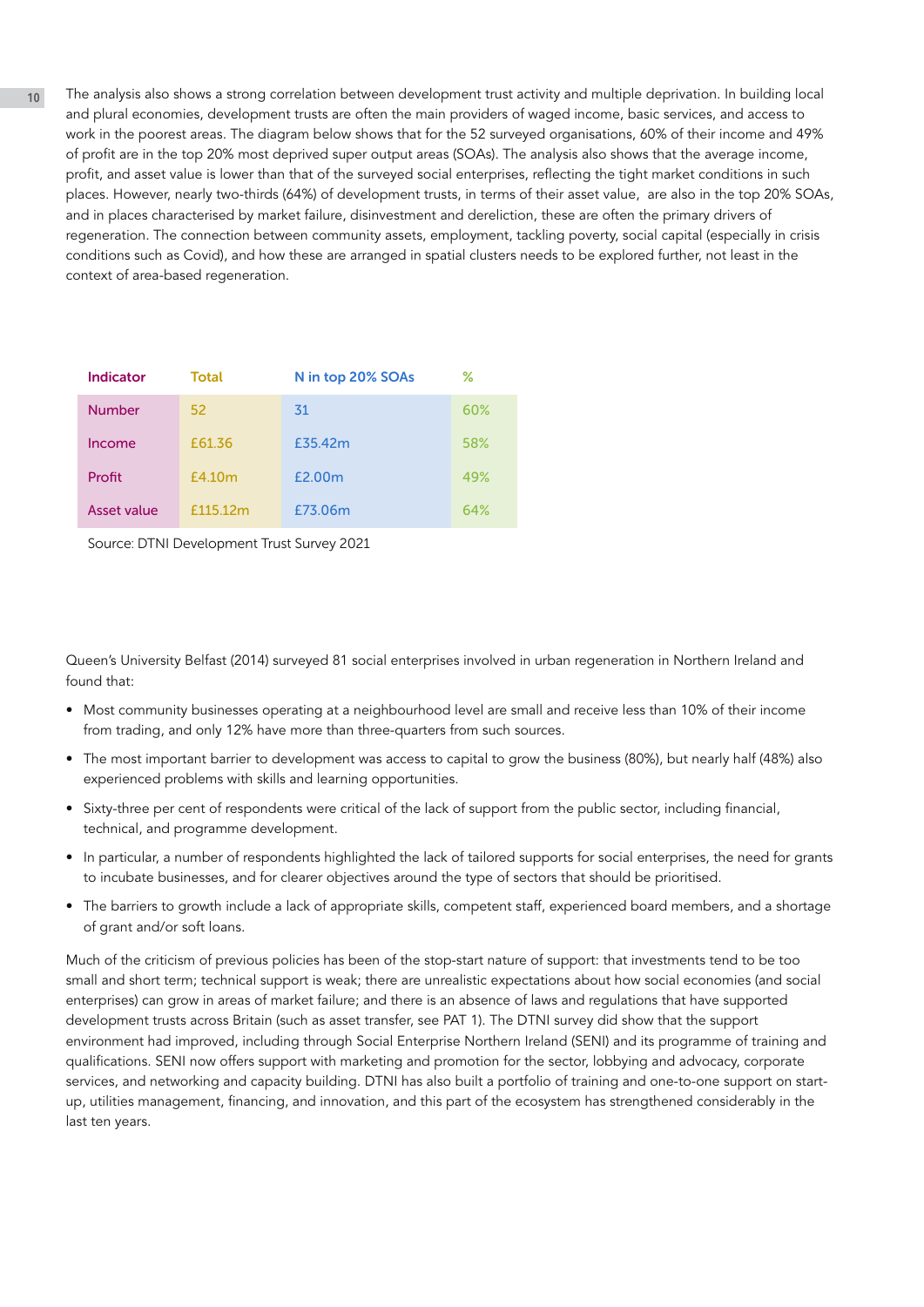# Area-based regeneration and social enterprises **111**

The survey data, sectoral seminars and area-based engagements also show that social enterprises achieve a range of integrated urban regeneration outcomes:

- They create employment, strengthen skills, and build pathways to work, especially for people who lack the education and experience to access high-growth sectors of the economy. Moreover, it is good quality jobs, with fair pay, decent working conditions and inclusive employment practices that social enterprises protect at a time of increasingly precarious forms of work.
- The social economy also aims to create services in 'demand-deficient' areas where the private (and even the public) market does not work effectively. More recently, for example, there have been significant developments in retail, community supermarkets, and food banks, often designed, delivered and managed by social enterprises.
- Linked to this, social enterprises nurture 'local consumption' circuits by providing the types of goods and facilities that create local demand, support the profitability of community businesses, and keep money in the local economy. In short, spending, even in the most disadvantaged areas, can be recycled within the neighbourhood, producing local multiplier effects and sustaining jobs, services and facilities in under-invested communities.
- Distinct forms of social savings, including credit unions, micro-finance, and community shares, that provide credit for people often denied access to bank accounts or who rely on predatory short-term finance or money lenders.

Vickers et al. (2017) have reviewed the relationship between social enterprises and neighbourhood effects across the UK (including in Belfast) and confirmed the labour market, local service, and business generation effects in some of the poorest urban communities in the country. What this points to is the development of an ecosystem, some of which is in place and supported by DfC, some of which can develop independently (such as grant support), and some that will require working with other departments and agencies.

#### Effective and well-integrated social enterprises can deliver:

Job creation, strengthening skills and employability by providing support services; creating decent jobs; employment-related support such as the provision of affordable childcare, housing or transport; building diversified local economies.

#### A contribution to entrepreneurship and innovation by

brokering economic opportunities with private and public sectors; building social capital; stimulating local consumption and retaining money within local economies.

A contribution to wider economic and institutional transformation by supporting the creation of a more resilient economy; influencing how all businesses could or should work; promoting the wider uptake of values-led innovation. Based on Vickers et al. 2017, p.30.

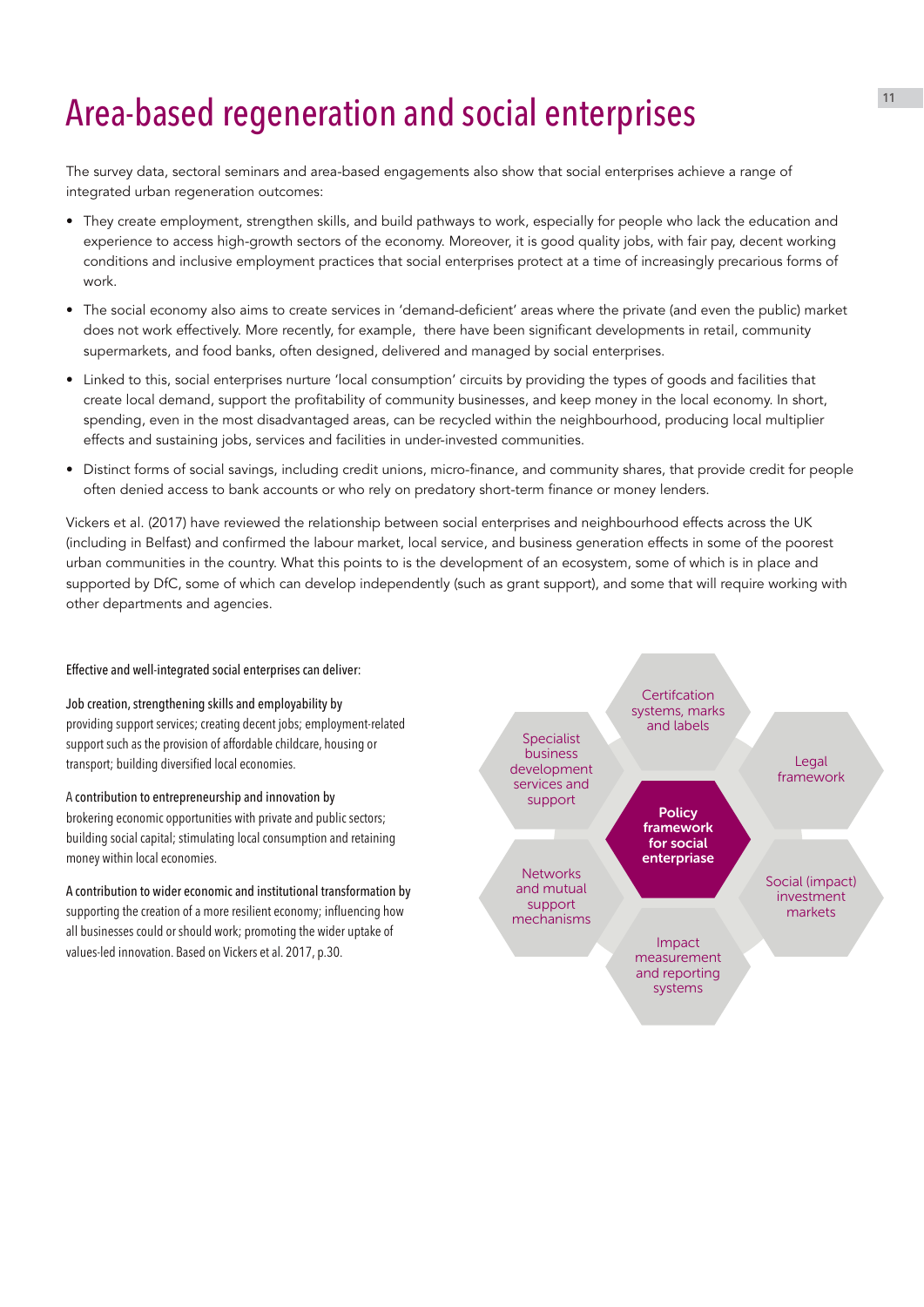## <sup>12</sup> A targeted spatial approach: housing estates and concentrations of poverty

An important issue about social enterprises (and the wider social economy) is the spatial scale at which it operates. There is of course, as will be shown later, dangers in a 'local trap' by focusing on small geographies that lack the consumption power to create a sustainable economy. Yet, we have seen countless examples where local production, consumption, and finance (especially credit unions) have altered the trajectory of areas. Certainly, social capital and organisational infrastructure is important, but these models emphasise the need to connect this with other physical and economic assets to build resilience within even the poorest communities. Moreover, they demonstrate that outcomes on children, young people, people with disabilities, and those at the economic margins can be generated, at scale, by social enterprises.

The Resurgam Trust in Lisburn operates a number of social businesses including LaganView Enterprise Centre and Community Gym, New Horizons Credit Union, Premier Taxi Company, Lisburn Community Self Build, Laganside Business Services, Lisburn Community Inns, The Highway Inn and Kitchen, and Trumbles Off Sales. The credit union addresses reliance on money lenders and payday loans, and creates an integrated economy with services, credit, jobs, and employment training. Before Resurgam began, Old Warren was the second-least popular housing estate in Northern Ireland, but now enjoys a long and growing waiting list. The self-build community housing scheme addresses local demand, construction skills, and employment in the area. Moreover, the jobs in construction, the bar, and in the taxi company have supported the transition of ex-prisoners and ex-combatants and provided a model for peace building and community relations (Resurgam, 2020). There is real frustration about access to land and property, especially available land via Community Asset Transfer (CAT) that could help grow this business.



#### LaganView Enterprise Centre LaganView Enterprise Centre



The £1.63m (13,000 sq. ft) LaganView Enterprise Centre was opened in 2008, based on an initial asset transfer of land from the Housing Executive (valued at £600,000) along with capital funding from International Fund for Ireland, the then Lisburn City Council, and the then Department of Enterprise, Trade and Investment (DETI, now Economy). LaganView has created 34.5 jobs, which exceeded the DETI target of 19.5 within its first five years of operation. The organisation has a turnover of £1.70m pa, 53% of which is unrestricted, and annual profits of £120,000 pa are reinvested in a range of social interventions targeting children, young people, women, and community relations work.

Around 750 local people access the Healthy Living Centre per quarter, and this is the basis for an ambitious partnership on social prescribing, community food supply, and community health. Now, 600 young people participate in 27 different youth work sessions per week, including a Youth Bank programme that has intervened with 80 young people at risk, and has developed 30 young people as youth leaders via formal training. In the future, Resurgam wants support to create pathways into employment for local people, diversify the business portfolio, and scale their work with both private and third sector partners.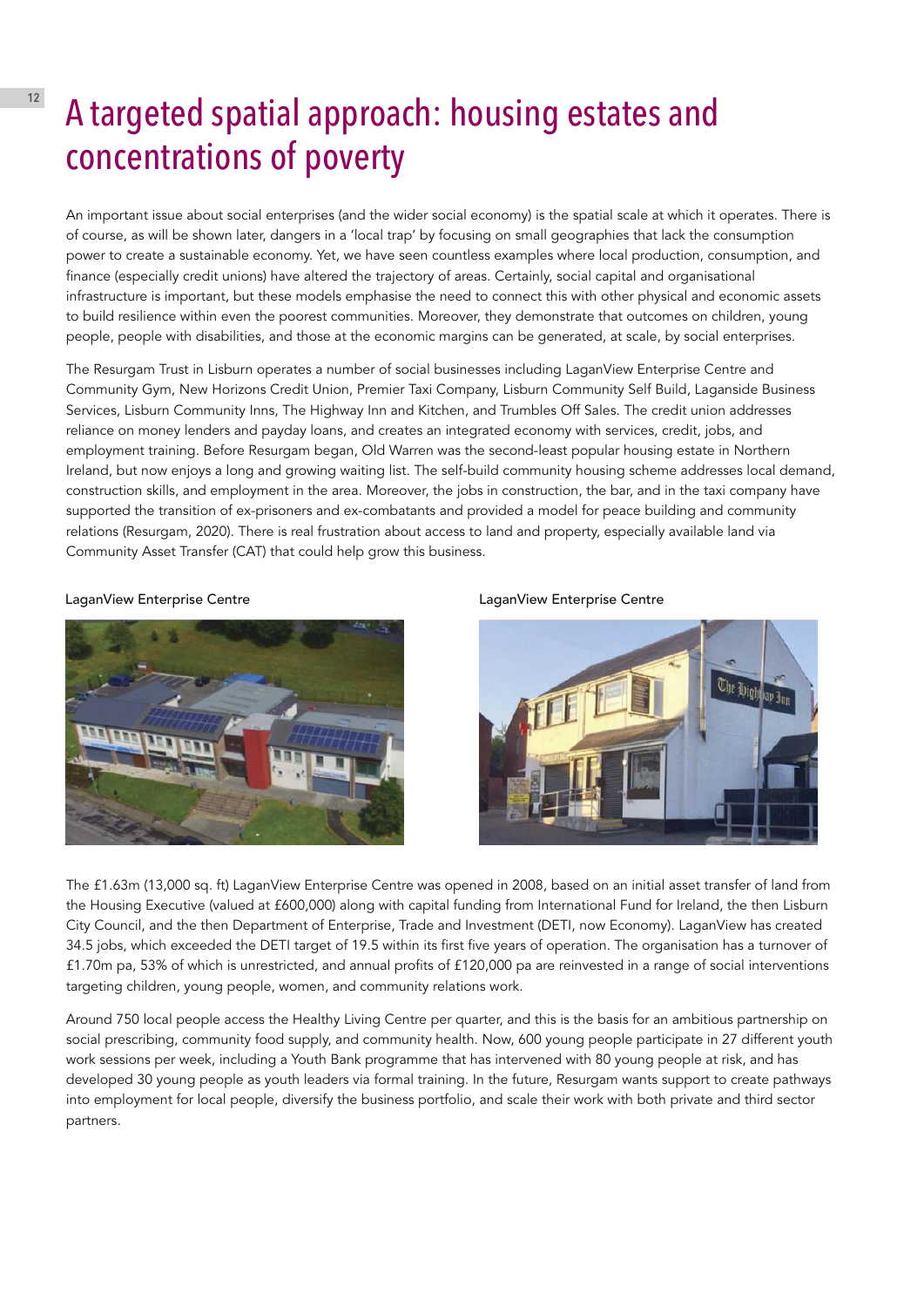# Spatial clusters and social enterprise poles

There are also observable clusters of social enterprises that work well together, trade with each other, and build formal and informal consortia to bid for larger contracts. East Antrim has experienced a sustained loss of manufacturing jobs, with major plant closures in the last five years. This has set the context for the social economy to emerge in a responsive way and it is often in conditions of crisis that the sector develops as a vibrant alternative to the private market. Developing such interdependencies strengthens the capacity and impact of the sector, and enables a form of horizontal integration by sharing facilities, technical support, and finance. Using Local Multiplier Analysis (see PAT 4 on making money work), we can see that these businesses generate considerable surpluses that recirculate within the local economy and slow the leakage that often accompanies profitdriven business growth.

East Antrim has been affected by the decline of the manufacturing base in the last three decades but a cluster of social enterprises provide a networked response to unemployment, training, business start up and specific supports for the social economy.

- LEDCOM lead in economic development by providing serviced facilities, business support and dedicated technical assistance for social enterprises.
- AEL provide disadvantaged and differently abled people with the skills, experience and confidence to find employment. The core business is in packaging and assembly; sample making; café; polytunnels and allotments; and ethical water, bottled at source and distributed regionally and internationally.
- Larne FC invests £20,000 pa in a range of *Brighter Futures* microgrants to promote community participation in healthy sport; support social enterprise start-up and commercialisation; education and training for young people; and a dedicated Community Needs Fund to support local groups (with an emphasis on mental health). They also offer a BTEC Level 3 Extended Diploma in Sport.



The statistics show that these three organisation have a pooled asset base of £6.39m; generate £2.27m into the local economy and create profits of £658,000. Local Multiplier Analysis measures the impact of social enterprises on the neighbourhood economy by looking at how salaries, suppliers and investments create distinctive financial flows that private or public enterprises do not. Every £1 AEL spends, generates a further £1.80 and LEDCOM generates £1.35 in the east Antrim economy. The survey shows that the priorities for these businesses include:

- Capital and revenue spending as well as access to affordable credit;
- Better links with the public sector for (social enterprise) grant aid; assets and procurement contracts; and
- Market expertise and technical assistance to growth the core business.

In effect, leading social enterprises, on an area basis, have evolved as a type of informal 'pole', similar to (although not at the same scale as) Canada. For example, North Ayrshire Council established a community support hub network to tackle the challenges of Covid-19, and these serve as an integrated structure to deliver a broadly based community wealth agenda.

The community support hubs bring together council staff and 600 volunteers, and in one week they answered over 2,200 calls, carried out 2,153 food deliveries and 746 prescription drop-offs, while the hub teams have provided advice and signposting to over 400 residents to key statutory services. They also focus on isolation and loneliness, financial problems and poor mental health. The idea of a community anchor organisation as a catalyst for local economic development, and using its surpluses to reinvest in the community, is a recurring theme, especially in socially deprived neighbourhoods.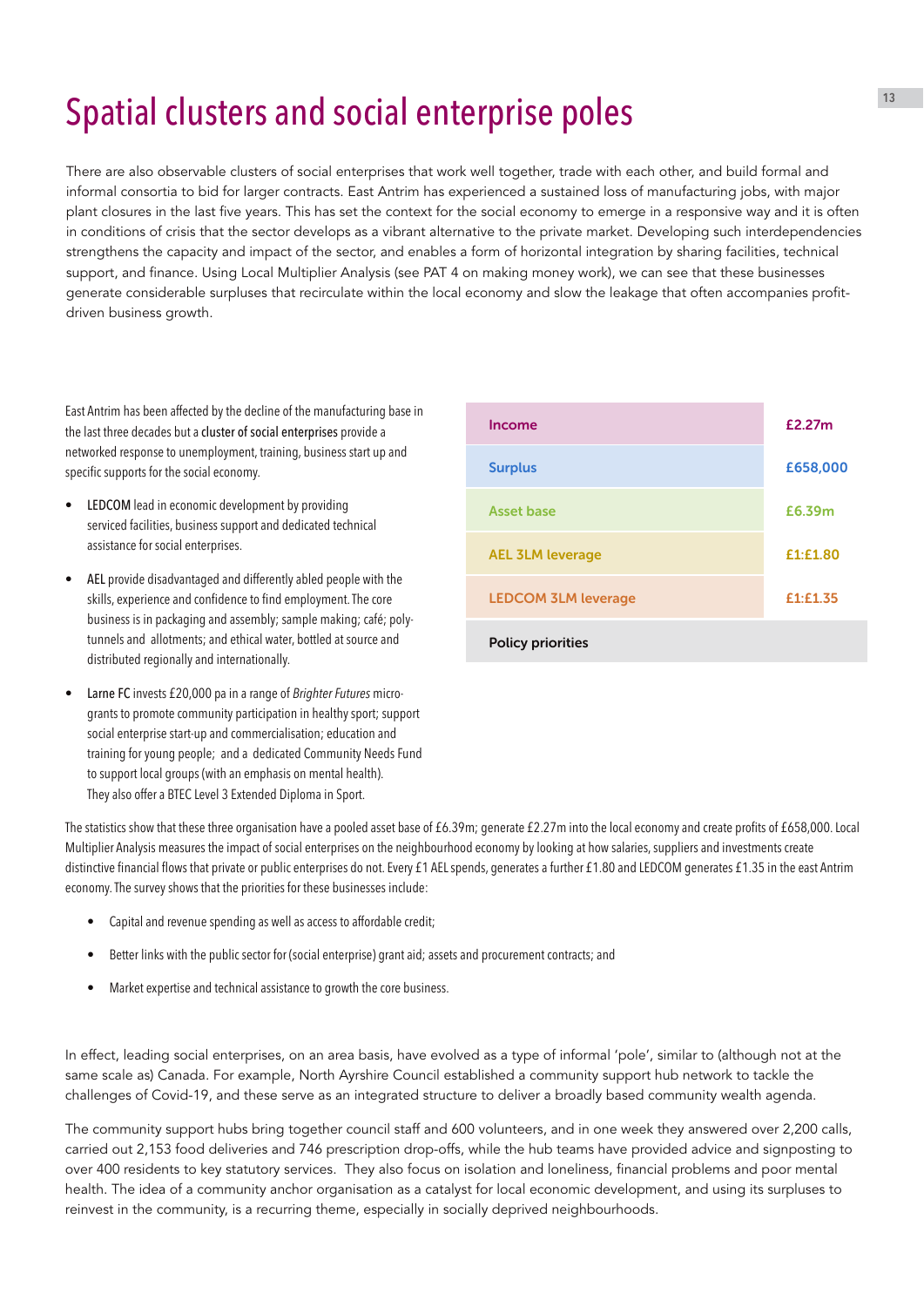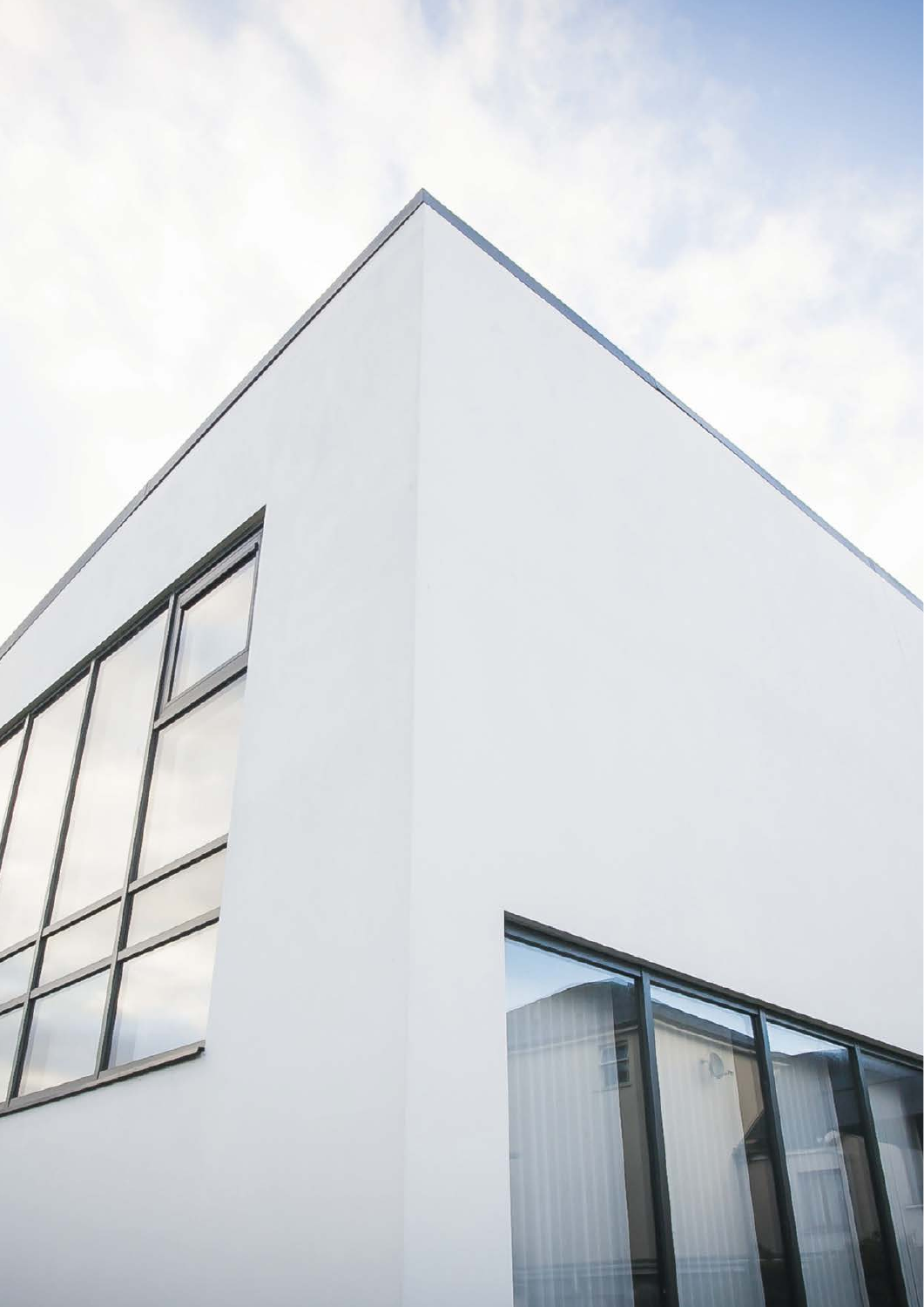### Integrated urban economies and the state of the state of the state of the state of the state of the state of the state of the state of the state of the state of the state of the state of the state of the state of the state

Urban social economies tend to thrive where there is strong municipal support to strengthen and better integrate these anchor social enterprises. In Barcelona (below), the assemblage of grant and loan support, technical assistance, and strong emphasis on innovation has enabled a more diverse economy for the city as a whole. Whilst DfC can put in place much of the enabling environment, its relationship with community planning structures and processes is again crucial. Rafferty (2020) noted that local control and especially ownership (of physical and economic assets) is critical to the development of sustainable communities across local authority areas in Northern Ireland. Guidance, strategic direction, and investment support, of course, has implications for existing programmes, including neighbourhood renewal, as well as opportunities in the Levelling Up Fund and PEACE PLUS.

Barcelona is an example of an ambitious, well integrated and resourced programme of support to develop the social economy across sectors; spatially, for target groups including young people and women; and for the future through a commitment to business innovation. The sector includes agroecological consumption groups who organise themselves to access cheap, healthy, and locally grown food; community gardens and orchards managed by groups of local people who supply the produce; and networks for the exchange of goods and services, including through Time Banks and nonmonetised trading. The council-led support programme includes training, technical assistance, and grants for start-up, consolidation and networking within and between these agroecological communities. The initiatives also include a programme for care organisations to strengthen the role of social enterprises in the care of dependent people, in home care and in personal assistance; the textile sector; Let's Build for Women, which is an entrepreneurship programme for co-operatives that responds to the needs of women, children and families; InnoBAdora, a collaborative 'incubation community', which aims to design, start up and consolidate the next generation of social enterprises, and, to date, has created 25 incubated companies, 14 of which are women-led, and 70 jobs. (Ajuntament de Barcelona, accessed January 2021).

This is, of course, not the totality of place-based interventions, but it is an arena where DfC holds significant resources, policy instruments and leverage with other departments and local authorities. Indeed, the Department has been a key actor in building urban social economies in the past and it is only now that we are able to fully evaluate their community, environmental, and financial impacts. For example, Derry has a dense, spatially integrated and diverse social economy, with innovation in technology, finance, and the development of high-growth social enterprises. Deindustrialisation, the decline of shirt making, peripherality, and historic under-investment in infrastructure (roads, rail, airport, university, and so on) caused a formerly strong regional economy to fall into decades of decline and stagnation. Ulster University Economic Policy Centre's (UUEPC) (2019) analysis of the Derry City and Strabane District Council (DC&SDC) showed that employment has increased by over 8,000 jobs since 2001, with employment in 2018 reaching 66,400; there was some higher productivity in manufacturing and ICT but also a continuing reliance on public sector employment (+1,700 since 2013, or 25% of the increase). Real GVA currently is £2.53bn (2017), but growth has tended to come from health, accommodation and administrative services rather than by the attraction of more foreign direct investment firms bringing higher paid jobs. They also show that the economic inactivity rate is forecast to fall from 37.2% (2017) to 33.3% (2028) but it remains around 9% higher than the regional average, especially among younger people. The social economy has provided, and continues to provide, a bulwark against poverty, and is a driver of economic regeneration for the city region with a number of distinctive features.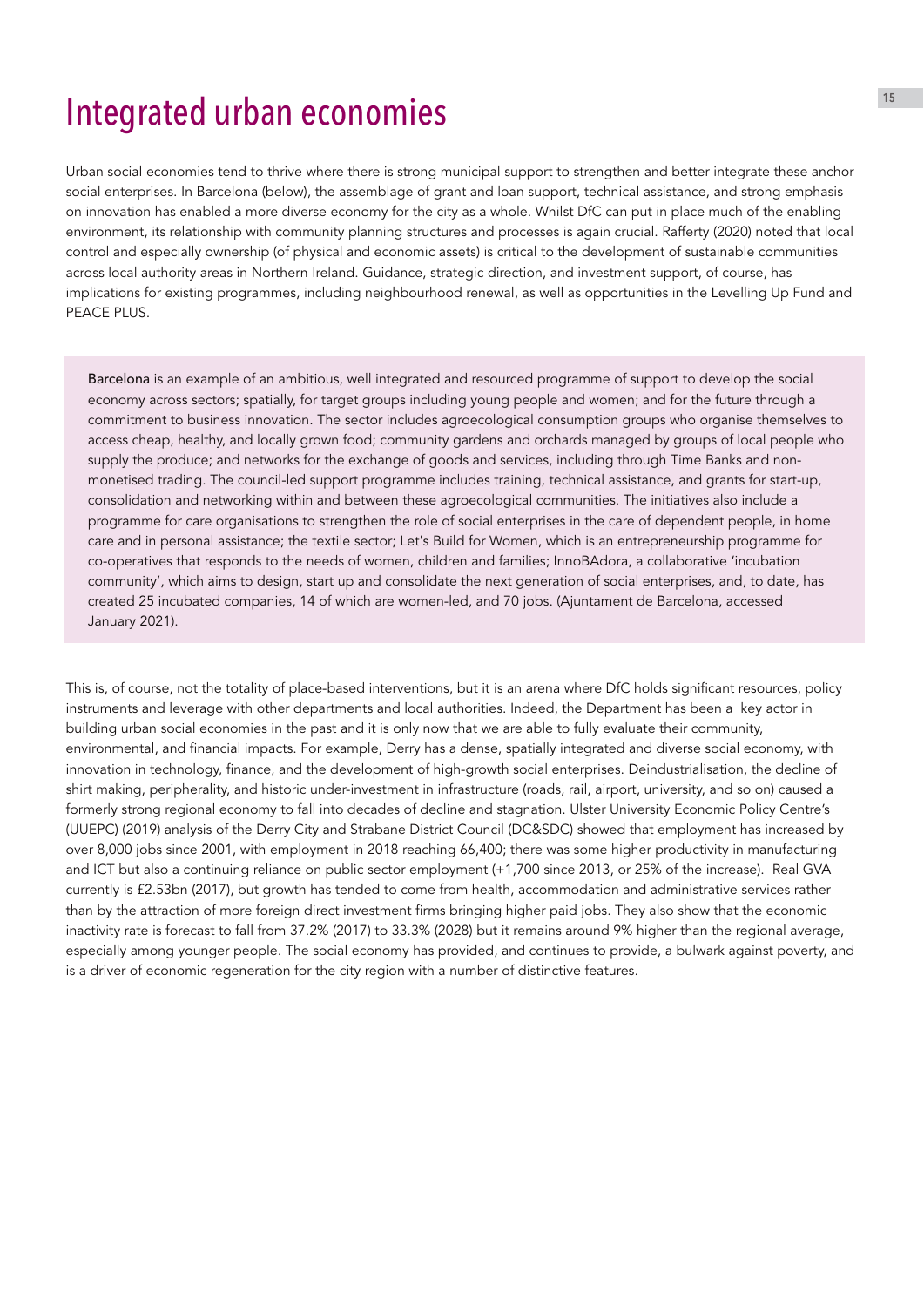**<sup>16</sup>** A strong spatial spread with large community anchors distributed across the city. Creggan Enterprises Limited, for example, was established in 1991 in response to the absence of retail facilities, decent work or opportunities for educational advancement. It has attracted in excess of £14m to the area, created 300 jobs, developed 60 separate enterprises and projects, and generates an estimated £5m pa in wages being earned, spent, and circulated within the local community. Its income of over £700,000 pa has enabled it to reinvest part of its £300,000 surplus to local groups and charities.

Innovation in digital technologies and fabrication. The Nerve Centre attracts 120,000 people pa to a wide range of arts events, community relations activities, creative learning centres, training, and state-of-the-art production facilities. The organisation employs more than 50 staff at sites in Derry and Belfast and operates a Fab Lab with advanced cutters, 3D printers, lasers, and technical support to build skills and expertise and help prototype product designs and equipment. Nearly half the users come from the top 20% disadvantaged wards in the city, and the organisation has built an innovative peacebuilding programme around digital technology and maker spaces with links across Europe and the US. With an annual income of £2.63m pa, the organisation has reserves to innovate with technology, especially to target young people, people with disabilities, and local schools.



Working with transition services and Ardnashee School & College, the Nerve Centre used technology, digital fabrication, and aquaponics to create a distinct educational programme for young disabled learners. The two-year programme built their confidence, skills (to ONC level 1), social interaction, and life skills. Pupils used the Fab Lab to build the aquaponic units and sell microgreens to local restaurants (Above).

Contested and shared spaces. The Holywell Trust created a f3m shared space in the city centre, promoted the integrated heritage of the plantation walls and operates a range of community leadership programmes to support neighbourhood peacebuilding approaches. Their DiverseCity Community Partnership was used for 2,201 activities, and 8,000 people accessed the facilities for training, seminars, and education. Holywell supports local history projects seeking to understand the contested and shared heritage of place and how this can support mutual understanding and reconciliation. The Trust also works at a broader spatial scale and is a key partner in the development of the Eden Project Foyle, delivering the environmental regeneration of the riverfront and creating employment in heritage, environmental management, and potentially, tourism. Similarly, St Columb's Park House helps manage the urban park on the Waterside and developed the peace centre as a residential and training facility as well as a community hub, creating a safe inclusive space for groups of young people, including those from countries affected by ethnic conflict. They work with an interface area between Curryneirin and Tullyally, and built strong networks to provide services, food relief, and outreach during the Covid pandemic. In 2018, before lockdown, they sold 2,272 bed nights and 17,500 people used the conference facility, with the organisation earning over £500k in 2018.

There is a remarkable consistency in the survey responses and the area discussion in the north-west in terms of their needs, policy priorities, and where they see barriers to development. These are less about demands for grants and more about building the environment to enable the sector to grow to the next level. The need for co-ordinated support between central and local government, across sectors (and government funding programmes), and with the community are critical and here they emphasise that social enterprises need to be at the heart of policy making and programme delivery in the city.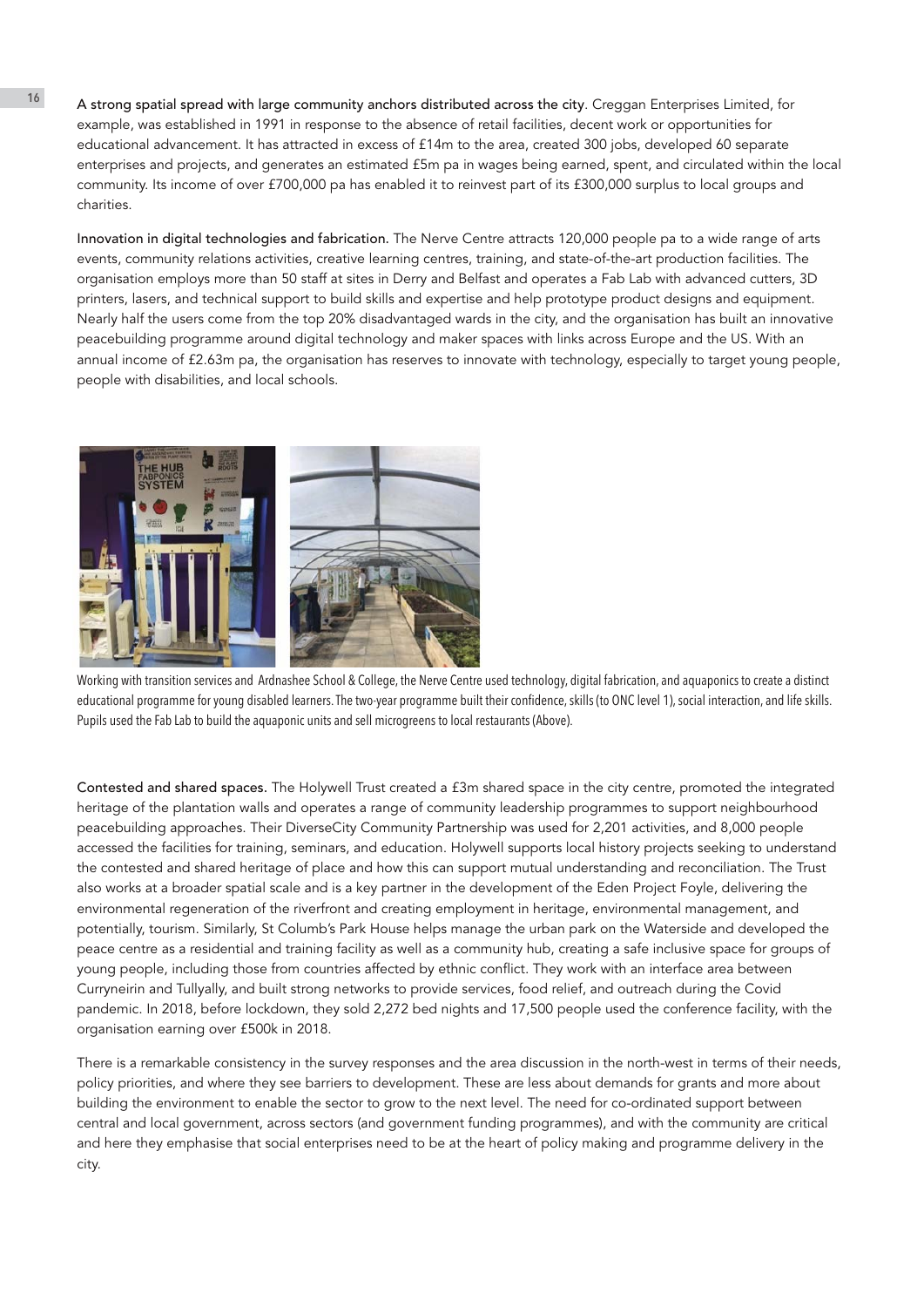# **17** Building social inclusion

Social enterprises and the infrastructure to support them are of course not all spatially focused, and as the research shows, large scale organisations have been effective in tackling the exclusion of a range of groups including women, people with disabilities, migrants, offenders and ex-offenders, ex-paramilitaries, and so on. These enterprises are capable of reaching those with particular personal and social barriers, who are furthest from the labour market, and need bespoke services to live a decent quality of life. The NOW Group is just one example of the complexity of such interventions, which raises implications for how the voluntary sector is strategically supported within the context of Community Wealth Building. To be clear, it is not the case that large voluntaries need to be social enterprises or have tradeable services; nor that a business model is always the best option for such interventions. But where it is appropriate, it can reach groups that mainstream services often cannot.

The NOW Group is a social enterprise supporting people with learning difficulties and autism into appropriate employment. This involves supported employment with a range of public, private, and community organisations: Loaf Catering and Cafes, which provides corporate catering and operates a range of facilities, including in Belfast City Hall; family support; volunteering; and social value impact measurement. Gauge NI is NOW's research and evaluation social enterprise, which helps private, public, and third sector businesses to understand, measure, and communicate their full financial benefit to users, communities, and policy makers. Using Social Return on Investment (SORI) methodology, Gauge NI has created impact cards for a range of organisations including the NOW Group. This shows that every £1 invested in NOW created £20 in social value. In 2020, the data included: 52 people were moved into employment; participants on supported employment have a retention rate of 89%; 42 new employers engaged with 1,000 businesses now involved in training and employment; 1,020 people were supported; and 570 qualifications were achieved. The holistic provision is reflected in Family Support which provides access to a range of public services, improves life skills, and provides wraparound care for 89 parents to support their children in education and work. The Group has a fixed asset base of just under £500k and a turnover of £2.89m. Fifty-eight per cent of their income is unrestricted, reflecting their capacity to generate commercial income and reinvest in growth, diversification, and new markets in the Republic of Ireland. Legislation, especially on social value on public contracts, is a priority for the NOW Group.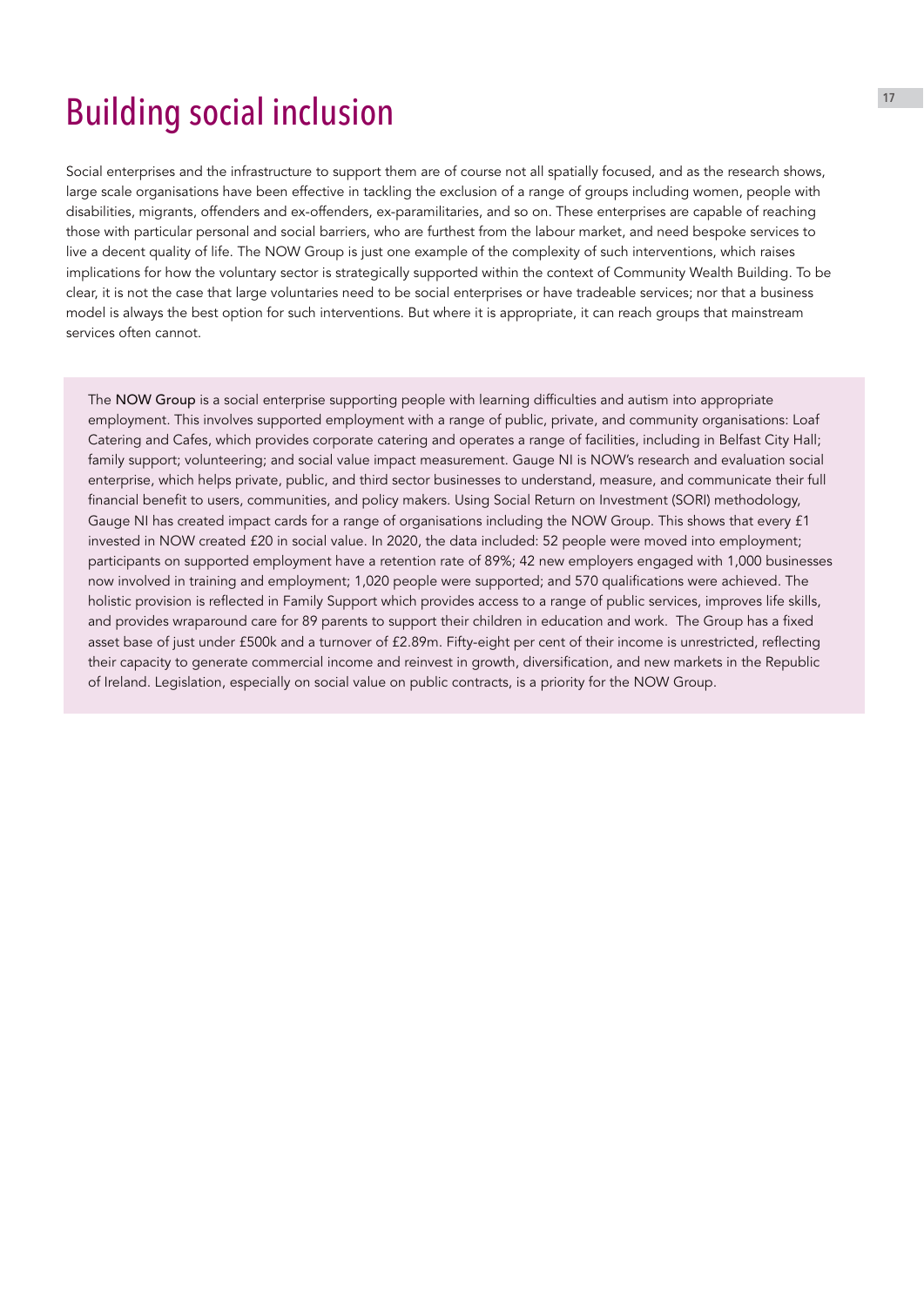### <sup>18</sup> Innovation and the next generation of social enterprises

There is concern among some social enterprises that the sector is not viewed as innovative, and that current infrastructure and service delivery is somehow deficient, simply because it is well-established. Organisations have complained that due to funding cycles, they often lack the resources or time to seriously engage in creative thinking in the same way that successful social economies have done in the Basque Country, Catalonia, Quebec or Italy. This is an issue that will be looked at later in TAP 3 on Making Money Work, but it is clear that there is considerable innovation in the sector, that previous work and impacts should not be discounted, and that innovation is not a solution in and of itself. The regions that engage in useful social innovation have connected these to scaling the next generation of social enterprises, diversifying services or products, building stronger business coalitions, making better use of resources (such as credit union reserves) and better connecting social enterprises to the expressed needs of local communities. The successes of the past such as Work West Enterprise Agency (below) need to be built on in a way that gives purpose to social innovation within the wider social economy.

Work West Enterprise Agency has developed 65,000 sq. ft of business units in outer west Belfast, 15,000 sq. ft of which is dedicated to social enterprises in its Social Economy Village. The organisation operates a number of social enterprise and entrepreneurship programmes across local authorities. They deliver the Ards and North Down Social Entrepreneurship Programme (ANDSEP), and between 2018 and 2020 developed 18 new products and services and 34 jobs. Their Go Social programme in Belfast worked with 31 projects, in which 14 had started a social enterprise, creating 18 jobs. Work West developed Thinc methodology, which is a hybrid of problem-solving and design thinking, that supporting 20 teams to create new approaches to social challenges, with 14 securing seed investment of £10,000 to prototype new ideas. The Thinc Schools programme was developed in response to the way in which the current education system is failing to prepare many young people for the new and emerging economy. Delivered in five west Belfast schools, the programme has helped 215 young people and 39 teachers identify key challenges that matter to them and then apply creativity, imagination, and design thinking to develop new solutions by adopting an innovators mindset. Thinc Schools prepares local young people with key skills such as creative problem solving, ideation, teamwork, and critical thinking (https://workwest.co.uk/design-thinking).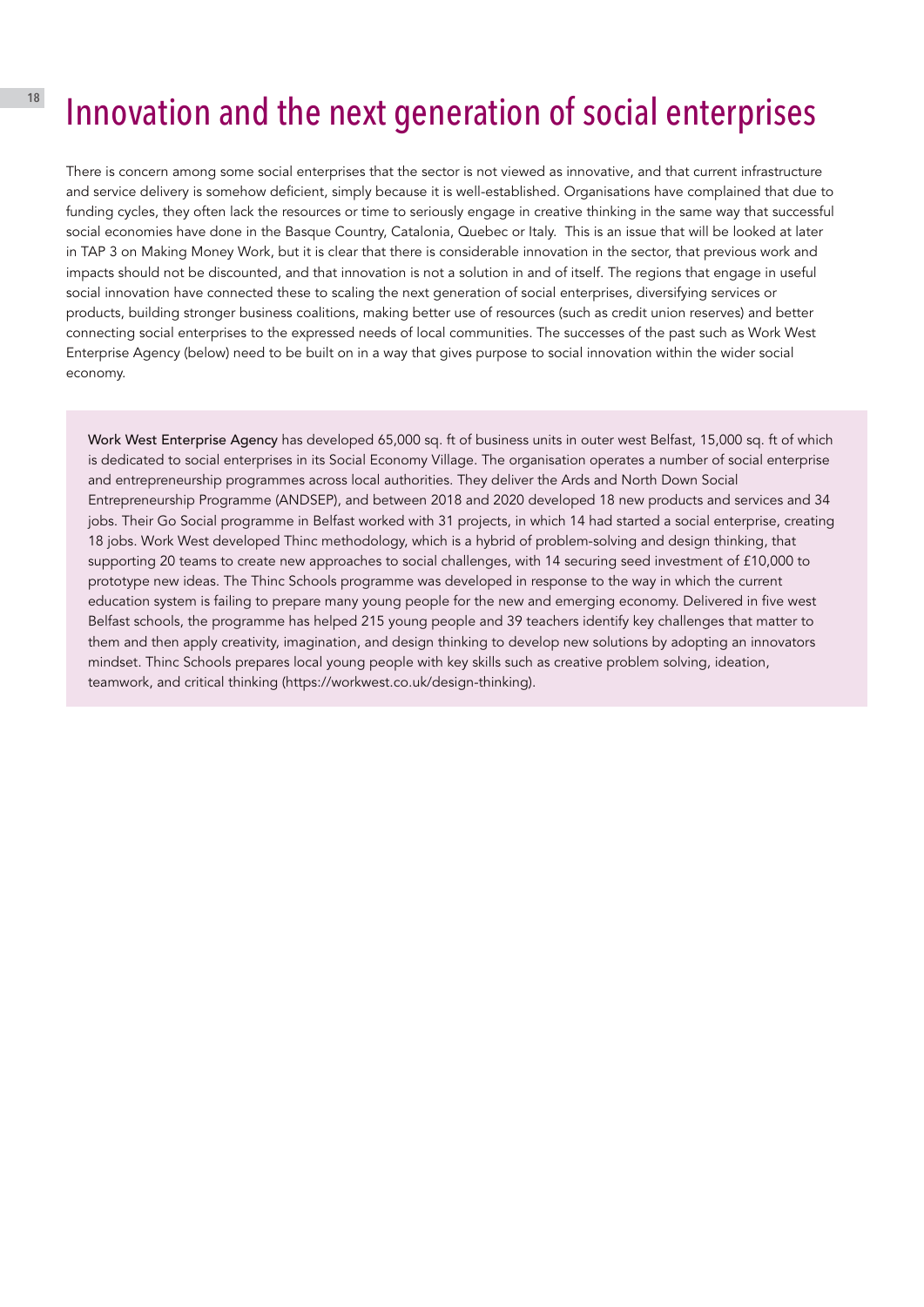# **19** Limitations of the social economy

The survey also highlighted the limitations of the social economy and how it is spatialised, emphasising the need for a stronger regulatory and enabling environment to scale and replicate place-based social enterprises:

- First, some are concerned that the sector is increasingly used as a way of replacing public services and shifting delivery to social enterprises and development trusts.
- Second, and linked to this, labour market integration has been criticised as 'workfare', the primary purpose of which is to get people off welfare support and benefit income – including those who are sick or disabled – and into waged work.
- Third, social enterprises tend to operate in marginal sectors of the economy and low value labour markets (such as childcare, recycling, and community retailing) that are often characterised by poor pay, insecure conditions and limited chances of progression.
- Fourth, as noted above, the sector tends to be dominated by a larger number of small, undercapitalised and inexperienced enterprises that make growth and innovation difficult to achieve.
- Fifth, and related to the issue of scale, is the local trap. Here, social enterprises are criticised for their concentration in underserved neighbourhoods where prospects for growth are limited by cash-poor markets and weak integration with the wider social (or mainstream) economy. Thus, enterprises lack the finance, scale economies, and business networks to grow out of their community to become a radical and sustainable alternative to the private sector.
- Sixth, many are criticised specifically because they are social and are operated by leaders with an interest in an ethical purpose rather than developing a resilient business model. The tension between the social and the economic is ever present, making it difficult to scale and replicate successful companies, not least because of the lack of entrepreneurial knowledge and competence across core staff and boards.
- Finally, the sector lacks the bespoke finance, necessary regulatory support, and technical assistance. To grow the social economy, as more successful models in the Basque Country, Bologna and Québec have, requires an infrastructure that is missing in Northern Ireland.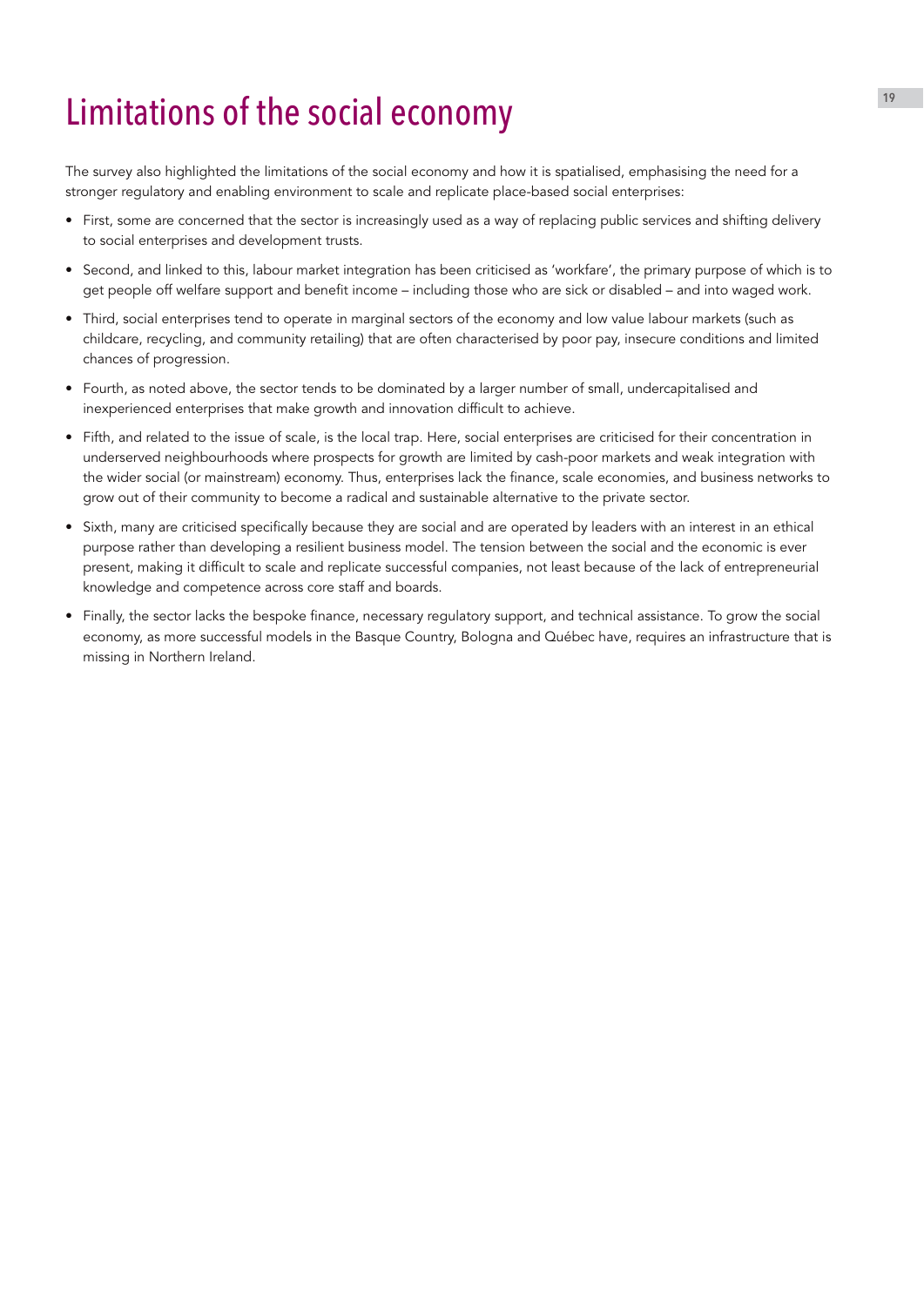# **<sup>20</sup>** Implications

#### An integrated social economy

The diagram below outlines, in broad terms, what a plural economy might consist of and as noted, we see the focus on building the social economy in which DfC has a vital role to play. On one side, development trusts, as with any other business, need factors of production, including land, labour, capital, and so on, and getting the right environment – policies with resources, preferential legislation, affordable finance, and social entrepreneurs – is what government can help build. In this case the use of land is dictated not by its surplus value (how much money can be made by developing it) but its value to different communities that have an interest in using it sustainably. Clearly, finance, legal structures, fiscal rules, and so on will require co-operation with other departments and agencies, but there is much within the scope of urban regeneration, comprehensive development, and support for the community and voluntary sector that can be delivered.

This relates to the need to support trusts on a sectoral and spatial basis, with the potential for urban regeneration to develop the economy of multi-deprived areas more clearly. An area focus can help connect social enterprises (supported by, say, health or economy) with local needs and build a more 'total place' approach to the way in which community assets are developed. This means integrating physical assets, social enterprises, revenue, and capital spending by the public and private sector, and building regeneration frameworks centred on the social economy itself. This also raises implications for the development trust sector itself, how it is structured, networked, and skilled to maximise the impact of community wealth on a range of interests.



#### Implications for the social economy, community wealth and Departmental priorities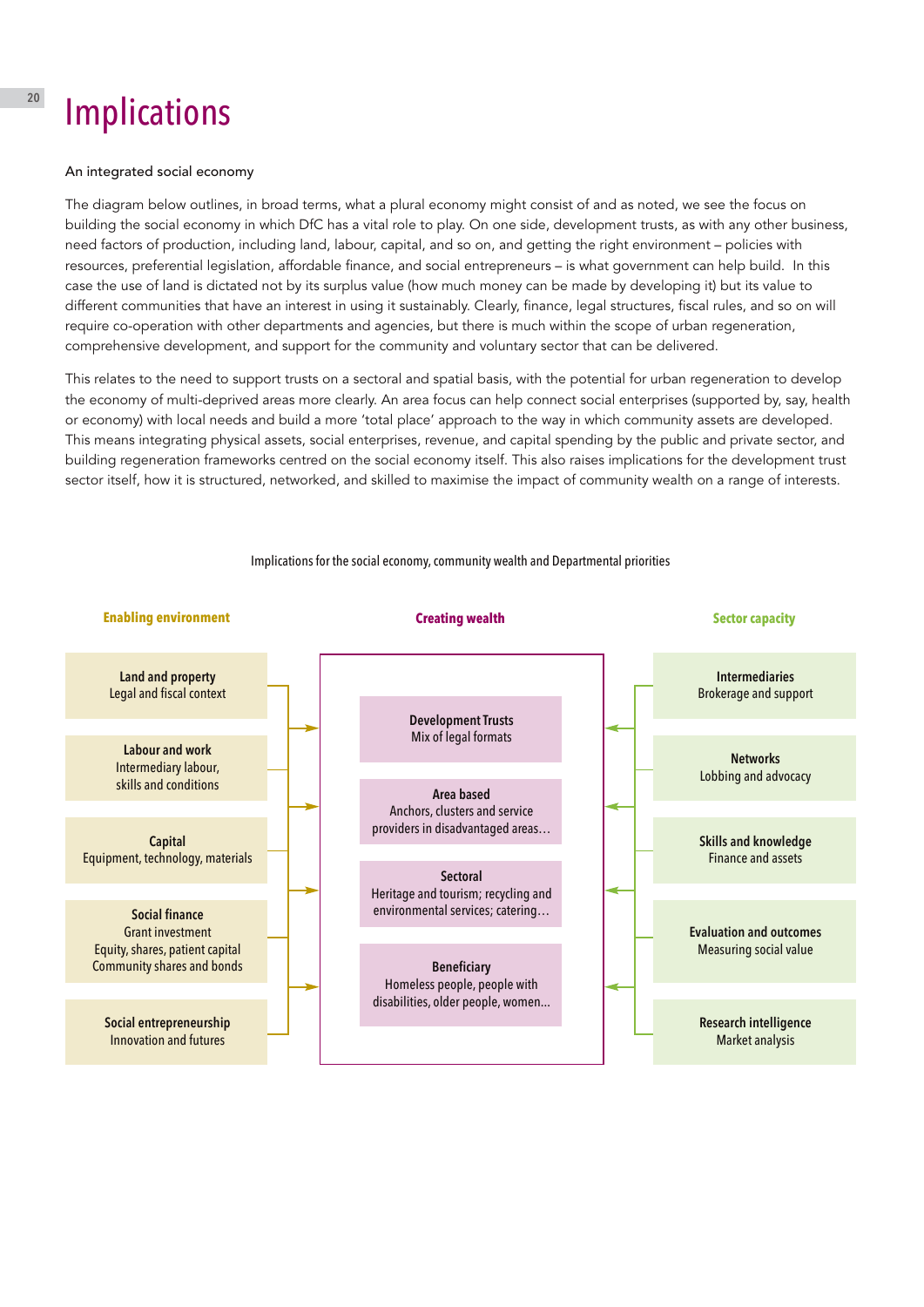#### The need for an area-based framework **21**

The policy implications for the research cut across a range of departments and agencies, and it will be important in some areas for DfC to work with others to build the ecosystem for the social economy in Northern Ireland. An area-based framework would support core delivery and there are well-developed models of how this might work. Smerdon and Robinson (2004) raised the potential of Social Enterprise Zones, whilst SEUK advocates an integrated approach to develop Social Enterprise Places where the social economy is thriving and can be extended spatially into new neighbourhoods, sectorally in different markets, and with each other in business coalitions (including between social and private firms). Again, the DfC has leverage with local authorities through the community planning process and Crawford et al. (2020) point out that there is an opportunity to better connect communities, planning, and local development, whilst Rafferty (2020) highlights the need to better connect the community plan with the local development plans. The potential to identify spaces, assets and incentives (via zoning, comprehensive development, and enterprise zones) is an area for further consideration.

#### A social enterprise zone approach

There is evidence that anchor social enterprises and clusters have turned places around and provide a vital infrastructure for city-wide regeneration (as part of other private and public investments). This could be an experimental social innovation approach, which might test out such models where the capacity and infrastructure exists, not least in the way in which the PEACE PLUS programme has proposed.

#### Based on area-based models a Social Enterprise Zone could experiment with:

- a commitment to embedding the approach in the skills, experiences, capabilities, and educational attainment levels of the neighbourhood
- a focus on social, economic, and environmental assets in the zone and between the zone and anchor institutions (services and facilities) in the neighbouring area and commercial precincts including central business districts
- a commitment to social enterprise models that enables resources to be recycled within the impact community, but which are tailored to jobs and skills in the area
- a fiscal regime that includes de-rating and tapered rating during the incubation and start-up phase
- advanced, bespoke, and high-spec units, with, say, state-of-the-art fabrication facilities aimed at business development and skills training
- the appropriate skills support to ensure that the right projects are identified, incubated, and scaled over the life of the initiative
- the development of appropriate forms of social finance (and, where relevant, private finance) including equity, patient capital, and community shares and bonds
- skills support that draws on the best local and international expertise
- the creation of clusters that are embedded in supply chains, form economic strength from proximity, and which offer clear progression (including development facilities) for high-growth social enterprises
- a commitment to evaluation and strategic learning, with participatory research designs to maximise programme effects.

#### Social innovation and social enterprise growth

The social economy in Northern Ireland is an innovative sector and DfC and other agencies support a range of creative programmes on digital fabrication, sonic arts, accelerator programmes for social enterprises, incubation, and community finance. The Department needs to recognise the strengths as well as evident gaps in innovation and to provide definitional clarity and objectives for investments under the PEACE PLUS Programme. There has been effective use made of Knowledge Transfer Partnerships to explore new ways of working across the social economy, and a strength in social innovation could help draw on places (such as the Basque Country and Barcelona) where there are well-integrated strategies. Resources (such as from PEACE PLUS) could help develop a programme of innovation projects based on a version of social KTPs, innovation labs and Thinc methodologies that already have a proven record of success.

#### Market intelligence

TAP 1, Asset-Based Development emphasised the need to better understand impact, but evidence is also needed to reposition the social economy into higher growth sectors. This is especially the case to draw on best practice, what works and the transferable models from other places, as well as to help the sector to develop supply chains and consortia arrangements (which is developed in the TAPs on procurement and labour markets).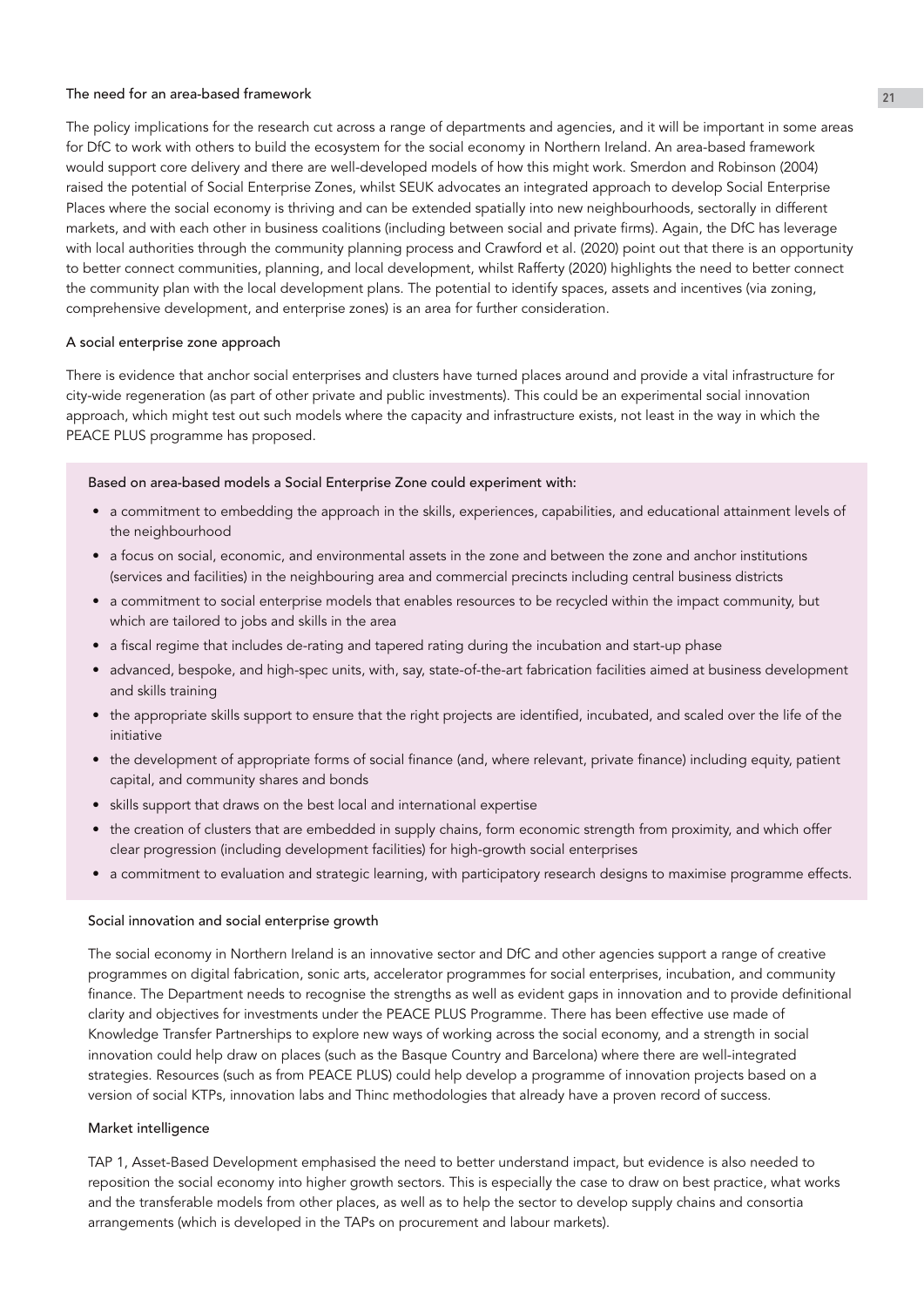# **<sup>22</sup>** Resources

Ajuntament de Barcelona (Accessed January 2021) Social and Solidarity Economy Strategy in Barcelona 2030. Barcelona, Ajuntament de Barcelona.

Centre for Local Economic Strategies (CLES) (2020) Owning the Future: After Covid-19, a New Era of Community Wealth Building. Manchester, CLES.

Crawford, J., Ellis, G. and Fox-Rogers, L. (2020) Building the Capacity of the Planning System to Deliver Public Interest in Northern Ireland – A Scoping Paper. Belfast, DTNI.

Development Trusts Northern Ireland (DTNI) (n.d.) Time to Build an Inclusive Local Economy: A Charter for Change, Belfast. DTNI.

Social Enterprise Northern Ireland (SENI) (2019) Re-balancing the Northern Ireland Economy: 2019 Report on Social Enterprises. Belfast, SENI.

Social Finance Foundation and Department of Rural and Community Development (SFF and DRCD) (2018) Social Enterprise in Ireland. Dublin, SFI and DRCD.

Department for Digital, Culture, Media and Sport and Department for Business, Energy and Industrial Strategy (DDCMS and DBEIS) (2017) Social Enterprise: Market Trends. London, DDCMS and DBEIS.

Moriarty, J., Wright, D., O'Reilly, D. and Thurston, A. (2017) Economic Opportunities, Occupational Class Status and Social Mobility in Northern Ireland: Linked Census Data from the Northern Ireland Longitudinal Study (NILS). Belfast, QUB.

Queen's University Belfast (QUB) (2014) The Social Economy in Northern Ireland. Belfast, Queen's University Belfast.

Rafferty, G. (2020) Considering Community Planning and Community Rights in Northern Ireland: A Scoping Paper. Belfast, DTNI.

Resurgam Trust (2020) Conflict to Peace - Our Community Transformation. Lisburn, Resurgam Trust.

Smerdon, M. and Robinson, D. (2004) The Experience of the Community Links Social Enterprise Zone. York Joseph Rowntree Foundation.

Ulster University Economic Policy Centre (UUEPC) (2019) Derry/Londonderry Economic Performance and Outlooks in an Age of Uncertainty. Jordanstown, UUEPC.

Vickers, I. Westall, A., Spear, R., Brennan, G. and Syrett, S. (2017) Cities, the Social Economy and Inclusive Growth: A Practice Review. York, Joseph Rowntree Foundation.

Queen's Communities and Place (QCAP) (2022) Policy Impact the Plural Economy, Social Economies, Poverty and Place-Based Development, Belfast, Development Trust NI and Queen's University Belfast.

Queen's Communities and Place | QCAP uses research and teaching to help tackle the complex challenges of socio-spatial deprivation. Our social economy strand works with people, NGOs and government to build a more inclusive approach to area-based regeneration.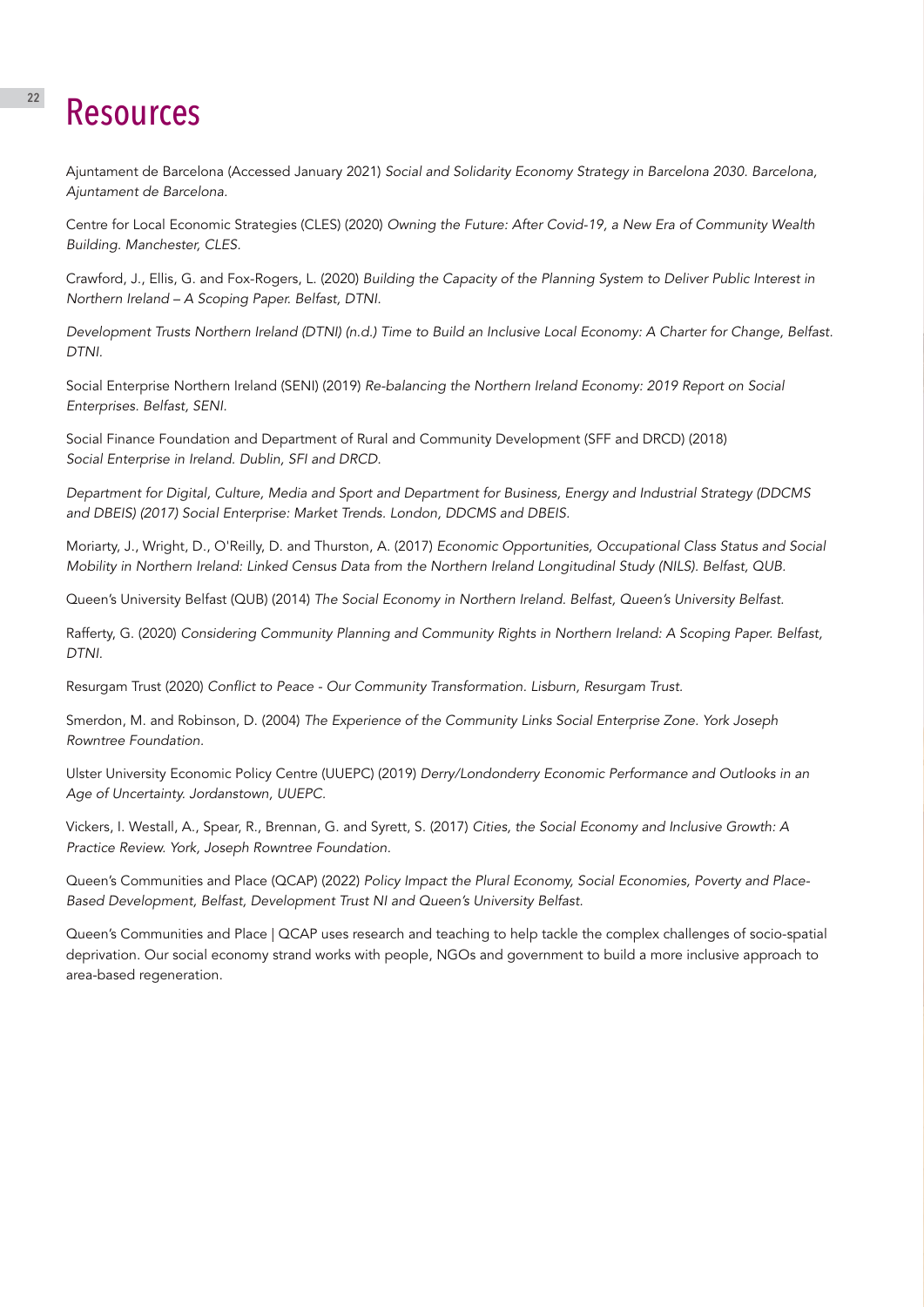